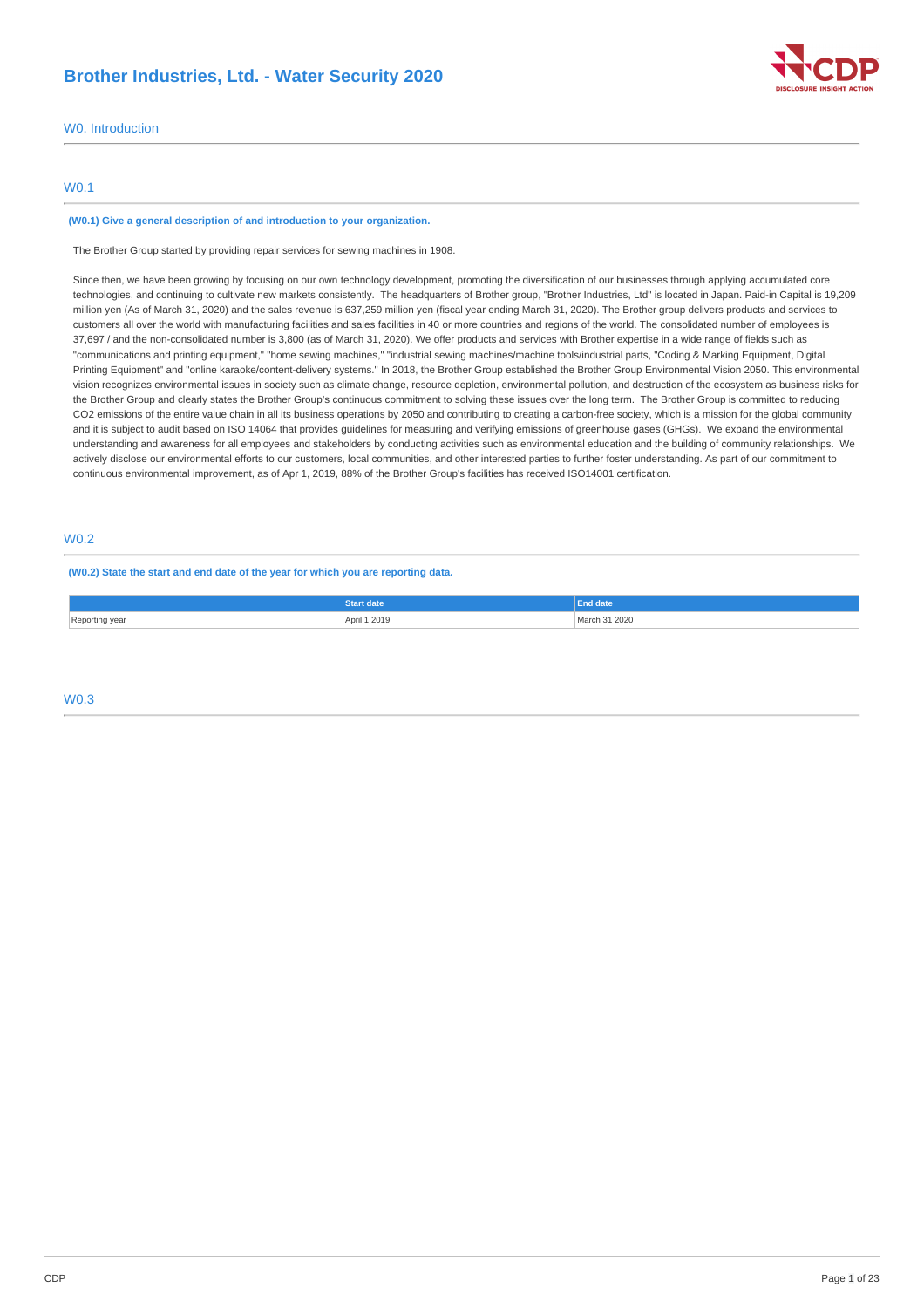### **(W0.3) Select the countries/areas for which you will be supplying data.**

Argentina Australia Austria Belgium Brazil

Bulgaria Canada Chile China Czechia Denmark Finland France Germany Hungary India Indonesia Ireland Italy Japan Malaysia Mexico Netherlands New Zealand Norway Peru Philippines Poland Portugal Republic of Korea Romania Russian Federation Singapore Slovakia South Africa Spain Sweden Switzerland Taiwan, Greater China Thailand Turkey United Arab Emirates United Kingdom of Great Britain and Northern Ireland United States of America Viet Nam

# W0.4

**(W0.4) Select the currency used for all financial information disclosed throughout your response.** JPY

### W0.5

(W0.5) Select the option that best describes the reporting boundary for companies, entities, or groups for which water impacts on your business are being **reported.**

Companies, entities or groups over which operational control is exercised

# W0.6

(W0.6) Within this boundary, are there any geographies, facilities, water aspects, or other exclusions from your disclosure? No

# W1. Current state

# W1.1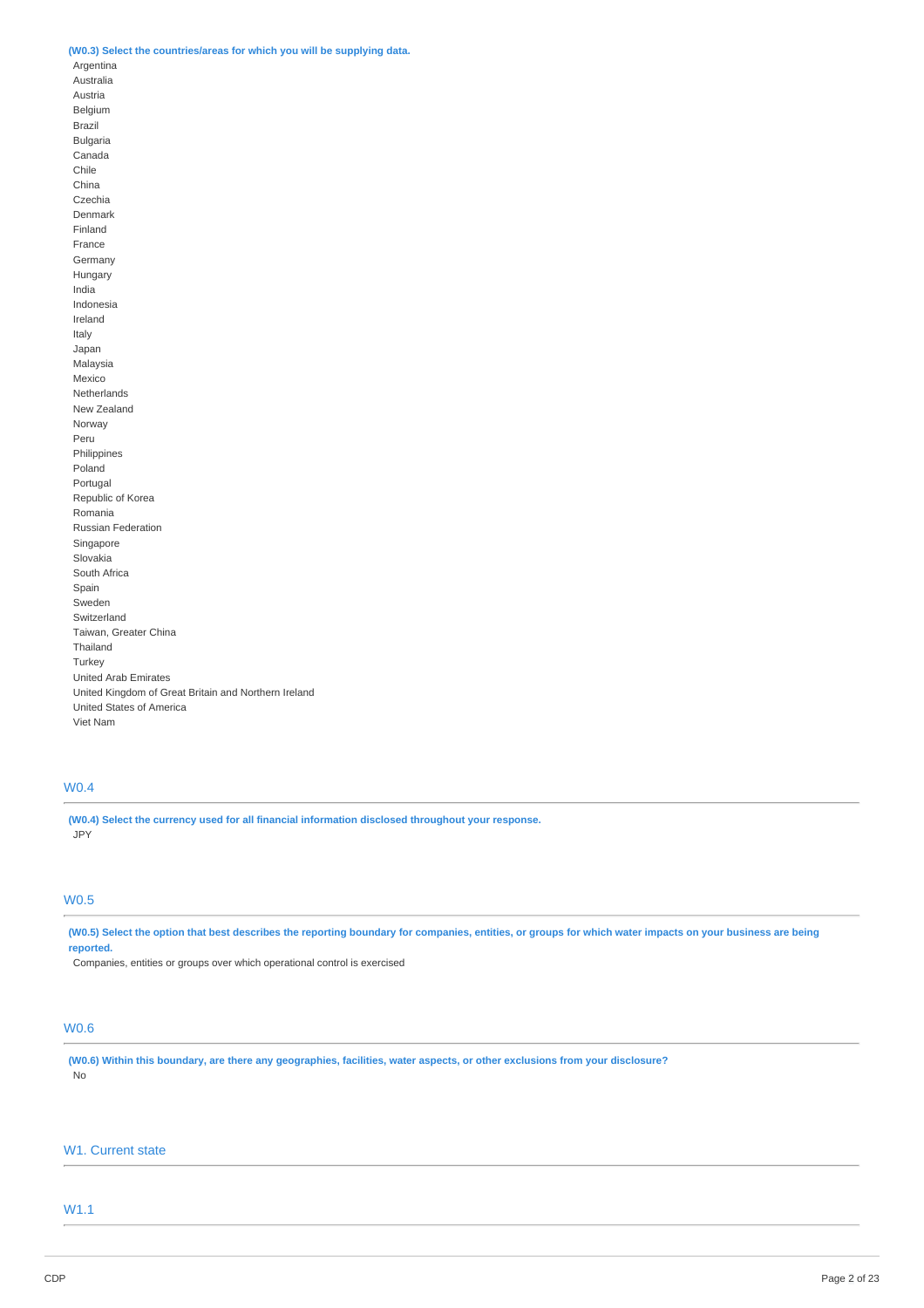# (W1.1) Rate the importance (current and future) of water quality and water quantity to the success of your business.

|                                                                                                             | Direct use<br>importance use<br>rating | <b>Indirect</b><br><b>limportancel</b><br>rating | <b>Please explain</b>                                                                                                                                                                                                                                                                                                                                                                                                                                                                                                                                                                                                                                                                                                                                                                                                                                                                                                                                                                                                                                                                                                                                                                                                                                                                                                                                                                                                                                                                                                                                                                                                                                                                                                                                             |
|-------------------------------------------------------------------------------------------------------------|----------------------------------------|--------------------------------------------------|-------------------------------------------------------------------------------------------------------------------------------------------------------------------------------------------------------------------------------------------------------------------------------------------------------------------------------------------------------------------------------------------------------------------------------------------------------------------------------------------------------------------------------------------------------------------------------------------------------------------------------------------------------------------------------------------------------------------------------------------------------------------------------------------------------------------------------------------------------------------------------------------------------------------------------------------------------------------------------------------------------------------------------------------------------------------------------------------------------------------------------------------------------------------------------------------------------------------------------------------------------------------------------------------------------------------------------------------------------------------------------------------------------------------------------------------------------------------------------------------------------------------------------------------------------------------------------------------------------------------------------------------------------------------------------------------------------------------------------------------------------------------|
| Sufficient<br>amounts<br>of good<br>quality<br>freshwater<br>available<br>for use                           | Important                              | Important                                        | (Direct use) The Brother Group requires a sufficient amount of good quality fresh water to manufacture consumables (ink, etc.) and plastic parts, and to implement preventive<br>maintenance of manufacturing equipment. It is also important for creating a safe and clean work environment and ensuring the health and safety of all employees. It is very<br>important to consider fresh water as a valuable environmental resource for our sustainable growth while contributing to the social issues of the SDGs through our business<br>and facing the challenges of business risks. (Indirect use) For suppliers, it is important to have sufficient quality and quantity of water for use in cooling and cleaning<br>applications during component manufacturing. To that end, it is necessary to take measures against the future water risk of the supplier and enable continuous procurement,<br>production and sales. This will lead to the sustainable growth of our company and further contribute to the resolution of social issues of the SDGs through our business.<br>(Future water dependence) We will continue to rely on fresh water as a valuable environmental resource for our operations and supply chains as we manage and use it.<br>Under the "Brother Group Environmental Policy," we will actively take on the challenge of prospering for the future in order to contribute to the achievement of the SDGs<br>through our business. Currently, the Brother Group Environmental Vision 2050 was formulated in 2018, and the "2030 Mid-term Target" was set as a milestone. Social issues<br>of the SDGs were identified as business risks for the Brother Group, and long-term and continuous We continue to work on that solution |
| Sufficient<br>amounts<br>0f<br>recycled,<br>brackish<br>and/or<br>produced<br>water<br>available<br>for use | Not very<br>important                  | Not very<br>important                            | Recycled water is not very important as it is not used in our business. The Brother Group's business sites are engaged in activities to reduce the amount of water withdrawal in<br>order to ensure the sustainable use of water resources. We position water recycling as one of the means and plan to increase it in the future. Currently, the recycled water is<br>effectively used mainly for the management of green spaces and the cleaning of workplace facilities. Since brackish water contains sodium, it is not suitable for activities<br>related to our operation. Therefore, I have never used it before. It also doesn't matter because we have no plans to use it in the future. Produced water has never been used<br>in our business. It also doesn't matter because we have no plans to use it in the future. The situation is similar for suppliers.                                                                                                                                                                                                                                                                                                                                                                                                                                                                                                                                                                                                                                                                                                                                                                                                                                                                                         |

# W1.2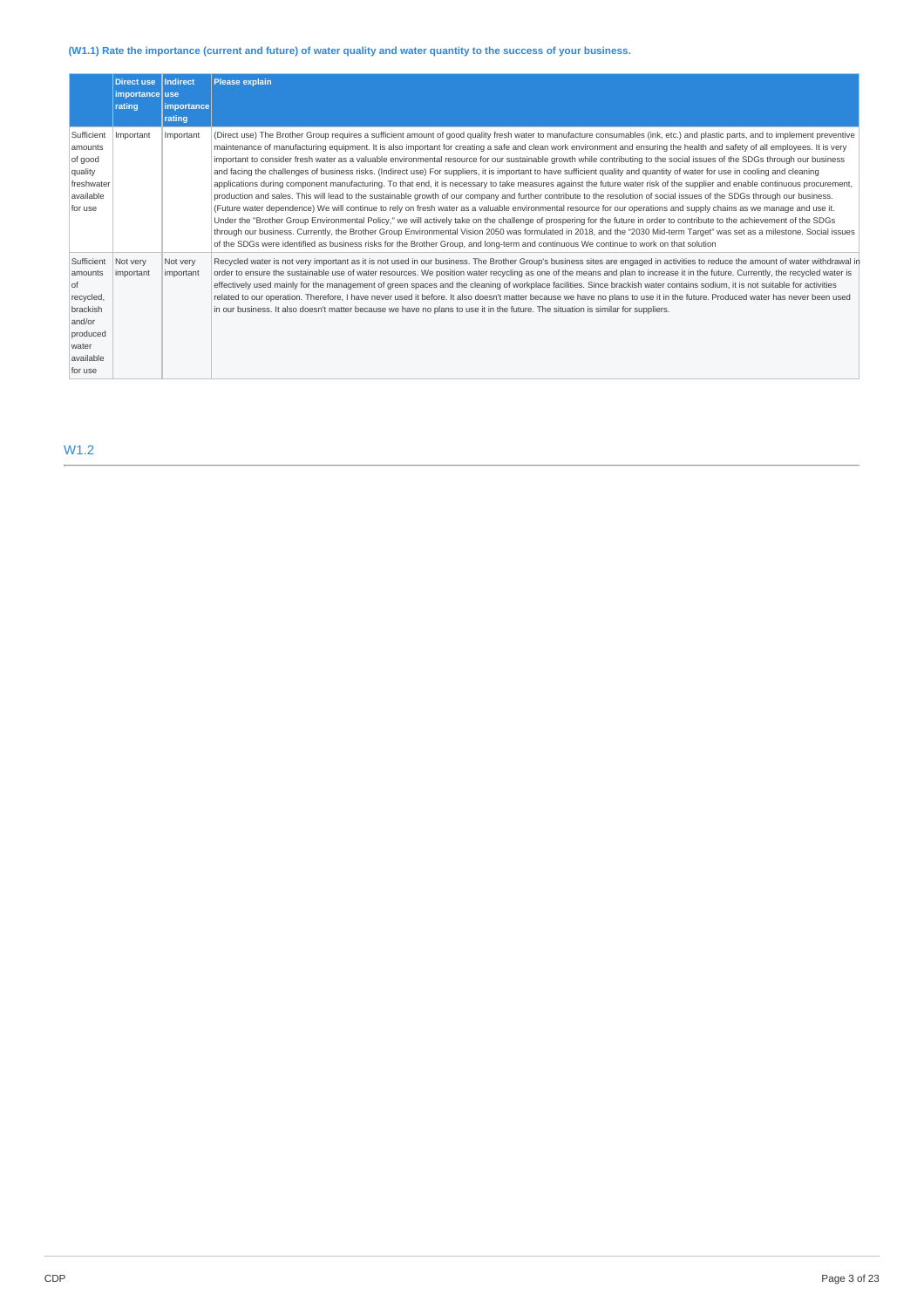# (W1.2) Across all your operations, what proportion of the following water aspects are regularly measured and monitored?

|                                                                                                                                              | % of                        | <b>Please explain</b>                                                                                                                                                                                                                                                                                                                                                                                                                                                                                                                                                                                                                                                                                                                                                |
|----------------------------------------------------------------------------------------------------------------------------------------------|-----------------------------|----------------------------------------------------------------------------------------------------------------------------------------------------------------------------------------------------------------------------------------------------------------------------------------------------------------------------------------------------------------------------------------------------------------------------------------------------------------------------------------------------------------------------------------------------------------------------------------------------------------------------------------------------------------------------------------------------------------------------------------------------------------------|
|                                                                                                                                              | sites/facilities/operations |                                                                                                                                                                                                                                                                                                                                                                                                                                                                                                                                                                                                                                                                                                                                                                      |
| Water withdrawals - total<br>volumes                                                                                                         | 100%                        | We monitor the total water withdrawal at all facilities. Manufacturing bases are monitored once a month, and sales offices report their total usage and annual<br>reduction plans to the head office once a year. All facilities monitor based on invoice water usage. This allows all facilities to monitor total water withdrawal at<br>least once a year. Collection and aggregation of these data are performed using the environmental database system "Eco Track". Data management is also<br>centrally managed by this system.                                                                                                                                                                                                                                |
| Water withdrawals-<br>volumes by source                                                                                                      | 100%                        | We regularly monitor the amount of water taken from the water source. All manufacturing sites are monitored monthly and sales offices are monitored<br>annually. This allows all facilities to monitor water withdrawals by water source at least once a year. Water withdrawals are classified into public water<br>sources, groundwater sources, and surface water sources (rainwater, etc.). For example, public and groundwater withdrawals are measured by invoices or<br>flow meters, and rainwater is measured by tank capacity and collection frequency. Collection and aggregation of these data are performed using the<br>environmental database system "Eco Track". Data management is also centrally managed by this system.                            |
| <b>Entrained water</b><br>associated with your<br>metals & mining sector<br>activities - total volumes<br>[only metals and mining<br>sector] | <not applicable=""></not>   | <not applicable=""></not>                                                                                                                                                                                                                                                                                                                                                                                                                                                                                                                                                                                                                                                                                                                                            |
| Produced water<br>associated with your oil &<br>gas sector activities - total<br>volumes [only oil and gas<br>sector]                        | <not applicable=""></not>   | <not applicable=""></not>                                                                                                                                                                                                                                                                                                                                                                                                                                                                                                                                                                                                                                                                                                                                            |
| Water withdrawals quality                                                                                                                    | 100%                        | The Brother Group is supplied with water through public bodies and industrial park management agencies. Intake water quality is monitored by external<br>facilities at least annually at all facilities. It is confirmed that the standards are below the standards set by the laws of each country and region.                                                                                                                                                                                                                                                                                                                                                                                                                                                      |
| Water discharges - total<br>volumes                                                                                                          | 100%                        | We regularly monitor the total amount of wastewater discharged from all facilities. Of all the Brother Group facilities, 10% constantly use a water meter to<br>measure the amount of discharged water every month. The values are totaled and monitored monthly. We assume that other facilities discharge the same<br>amount of water as we take in, so we monitor the amount of discharged water once a year. This allows all sites to monitor total wastewater at least once a<br>year. Collection and aggregation of these data are performed using the environmental database system "Eco Track". Data management is also centrally<br>managed by this system.                                                                                                 |
| Water discharges -<br>volumes by destination                                                                                                 | 100%                        | Of the wastewater discharged from all Brother Group facilities, 25% is discharged into rivers and 75% into sewers. Of all the Brother Group facilities, 10%<br>constantly use a water meter to measure the amount of discharged water every month. The values are totaled and monitored monthly. We assume that other<br>facilities discharge the same amount of water as we take in, so we monitor the amount of discharged water once a year. This allows all facilities to monitor<br>the amount of discharged water at least once a year by discharge destination. Collection and aggregation of these data are performed using the<br>environmental database system "Eco Track". Data management is also centrally managed by this system.                      |
| Water discharges -<br>volumes by treatment<br>method                                                                                         | 100%                        | 60% of the wastewater from all Brother Group facilities is treated at our own wastewater treatment facility, and the rest is discharged to sewers. Of all the<br>Brother Group facilities, 10% constantly use a water meter to measure the amount of discharged water every month. The values are totaled and monitored<br>monthly. We assume that other facilities discharge the same amount of water as we take in, so we monitor the amount of discharged water once a year. This<br>allows all facilities to monitor the amount of wastewater at least once a year by treatment method. Collection and aggregation of these data are performed<br>using the environmental database system "Eco Track". Data management is also centrally managed by this system. |
| Water discharge quality -<br>by standard effluent<br>parameters                                                                              | 100%                        | Assuming compliance with the laws and regulations of each country, we request external analytical institutions to measure the water quality of wastewater<br>such as pH, turbidity, BOD, and COD at all target facilities. The frequency of measurement varies depending on the facility according to the agreement with<br>the government, and we request and monitor the water quality from an external company every week or every month. Collection and aggregation of these<br>data are performed using the environmental database system "Eco Track". Data management is also centrally managed by this system.                                                                                                                                                |
| Water discharge quality -<br>temperature                                                                                                     | 100%                        | Assuming that the laws and regulations of each country are complied with, we monitor and monitor the water temperature at all target sites at least once a<br>year. The temperature of the discharged water is controlled by the production bases of each country, and is lower than the temperature specified by the<br>legislation of each country/region. In Japan, water thermometers are used to monitor the temperature below the 45°C standard set by the Sewerage Law.                                                                                                                                                                                                                                                                                       |
| Water consumption - total   100%<br>volume                                                                                                   |                             | We regularly monitor water usage and drainage at all facilities and monitor consumption. Water consumption is calculated by subtracting the amount of<br>drainage from the amount of intake. According to this method, manufacturing sites are monitored once a month and sales offices are monitored once a year.<br>Collection and aggregation of these data are performed using the environmental database system "Eco Track". Data management is also centrally<br>managed by this system.                                                                                                                                                                                                                                                                       |
| Water recycled/reused                                                                                                                        | 100%                        | Instruments that use recycled water are equipped with measuring instruments, which are monitored based on the measured values. We measure and<br>monitor at least once a year. Collection and aggregation of these data are performed using the environmental database system "Eco Track". Data<br>management is also centrally managed by this system.                                                                                                                                                                                                                                                                                                                                                                                                              |
| The provision of fully-<br>functioning, safely<br>managed WASH services<br>to all workers                                                    | 100%                        | The Brother Group ensures clean and safe water at all business sites with fully functional services and creates a safe and clean work environment to ensure<br>the health and safety of all employees. The quality of water intake is monitored by an external organization that conducts water quality inspections below the<br>standards set by the laws of each country/region or at least once a year at all facilities. Collection and aggregation of these data are performed using the<br>environmental database system "Eco Track". Data management is also centrally managed by this system.                                                                                                                                                                |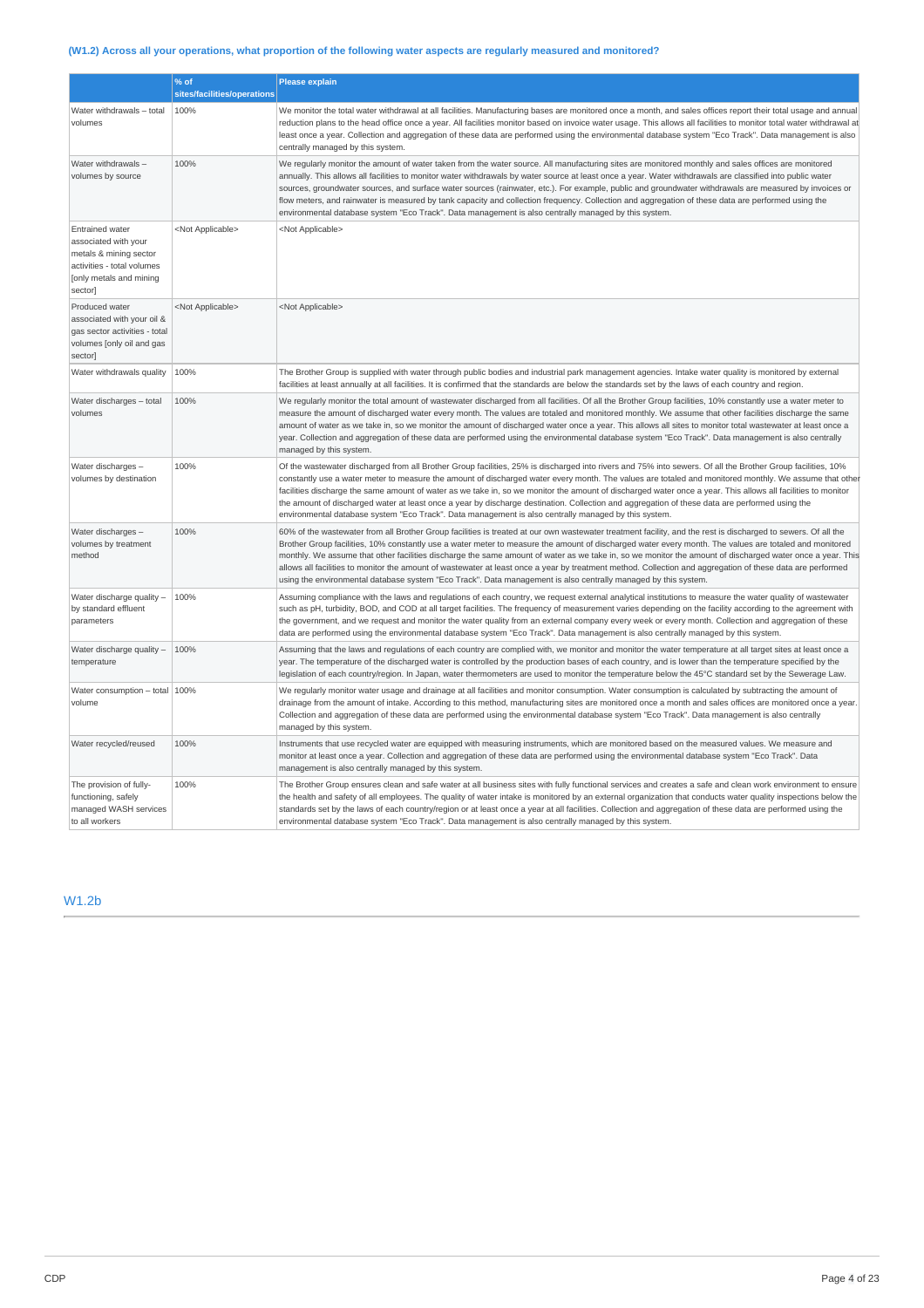### (W1.2b) What are the total volumes of water withdrawn, discharged, and consumed across all your operations, and how do these volumes compare to the **previous reporting year?**

|                      | Volume<br>(megaliters/year) with | previous<br>reporting<br>year | Comparison Please explain                                                                                                                                                                                                                                                                                                                                                                                                                                                                                                                                                                                                                                                                                                                                                                                                                                                                                                                                                                                                                                                                                                                                                                                                                                                                                                                                                                                                                                                                                                                                                                                                                                                                                                                                                                                                                                                                                            |
|----------------------|----------------------------------|-------------------------------|----------------------------------------------------------------------------------------------------------------------------------------------------------------------------------------------------------------------------------------------------------------------------------------------------------------------------------------------------------------------------------------------------------------------------------------------------------------------------------------------------------------------------------------------------------------------------------------------------------------------------------------------------------------------------------------------------------------------------------------------------------------------------------------------------------------------------------------------------------------------------------------------------------------------------------------------------------------------------------------------------------------------------------------------------------------------------------------------------------------------------------------------------------------------------------------------------------------------------------------------------------------------------------------------------------------------------------------------------------------------------------------------------------------------------------------------------------------------------------------------------------------------------------------------------------------------------------------------------------------------------------------------------------------------------------------------------------------------------------------------------------------------------------------------------------------------------------------------------------------------------------------------------------------------|
| Total<br>withdrawals | 1174.61                          | Lower                         | This reporting year, it decreased by 17% compared to the previous reporting year. We chose "lower" according to the selection criteria of Brother. The production<br>volume in China decreased during the year. As a result, water usage related to production activities have reduced. In addition, global water withdrawal reduction<br>activities have reduced water withdrawals. This is the main reason why the total water withdrawals has decreased. The selection criteria for Brother are as follows.<br>Much lower: less than 30% lower: -30 to -5% About the same: within ±5% Higher: +5 to +30% Much higher: +30% or more The sum of total discharged and total<br>consumed is equal to the total water withdrawals. In fiscal 2017, we established the Brother Group Environmental Vision 2050. As part of the resource circulation,<br>we have advocated "promoting the efficient use of water resources at group our manufacturing and sales office facilitiess and the appropriate treatment of<br>wastewater". Furthermore, in order to carry out specific activities of the "Brother Group Environmental Vision 2050", we formulated "the Brother Group mid-term<br>Environmental Action Plan 2021". The plan is "the water intake at manufacturing bases will be reduced by 3% in FY 2021 compared with FY 2018 (based on sales<br>basis)". We continue to work to achieve this goal. Therefore, In the mid to long term, the amount of water withdrawal (per unit of sales) is expected to decrease. In<br>the short term, we plan to reduce water intake (per unit of sales) at manufacturing sites by 1% in FY2020 compared to FY2019.                                                                                                                                                                                                                                                         |
| Total<br>discharges  | 1052.99                          | Lower                         | This reporting year, it decreased by 17% compared to the previous reporting year. We chose "low" according to the selection criteria of Brother. 90% of the total<br>water withdrawals is discharged. During the current year, production volume decreased mainly in China. As a result, the amount of water discharged decreased as<br>the amount of water related to production activities decreased. In addition, global water withdrawal reduction activities have reduced water withdrawals. As a result,<br>the amount of water discharged has decreased. This is the main reason for the reduction in total discharge. Much lower: less than 30% lower: -30 to -5% About the<br>same: within ±5% Higher: +5 to +30% Much higher: +30% or more The sum of total discharged and total consumed is equal to the total water withdrawals. In fiscal<br>2017, we established the Brother Group Environmental Vision 2050. As part of the resource circulation, we have advocated "promoting the efficient use of water<br>resources at group our manufacturing and sales office facilitiess and the appropriate treatment of wastewater". Furthermore, in order to carry out specific activities of<br>the "Brother Group Environmental Vision 2050", we formulated "the Brother Group mid-term Environmental Action Plan 2021". The plan is "the water intake at<br>manufacturing bases will be reduced by 3% in FY 2021 compared with FY 2018 (based on sales basis)". We continue to work to achieve this goal. Therefore, In the<br>mid to long term, the amount of water withdrawal (per unit of sales) is expected to decrease. As a result, the amount of water discharges is expected to decrease.<br>The Brother Group discharges approximately 90% of water withdrawals. Theoretically, the amount of water discharges expected to decrease at about the same rate<br>as the amount of water withdrawals |
| Total<br>consumption | 121.62                           | Lower                         | Much of the water consumption is due to the evaporation of the water related to production activities. About 10% of the water withdrawals is consumed as water<br>evaporation. This reporting year, it decreased by 16% compared to the previous reporting year. We chose "low" according to the selection criteria of Brother. During<br>the year, sales of businesses that consume water during production decreased. As a result, water consumption decreased as water withdrawals decreased. In<br>addition, global water withdrawal reduction activities have reduced water withdrawals. As a result, water consumption has decreased. This is the main reason why<br>total consumption has decreased. This is the main reason for the reduction in total discharge. The selection criteria for Brother are as follows. Much lower : less than<br>30% lower: -30 to -5% About the same: within ±5% Higher: +5 to +30% Much higher: +30% or more The sum of total discharged and total consumed is equal to the<br>total water withdrawals . In fiscal 2017, we established the Brother Group Environmental Vision 2050. As part of the resource circulation, we have advocated<br>'promoting the efficient use of water resources at group our manufacturing and sales office facilitiess and the appropriate treatment of wastewater". Furthermore, in<br>order to carry out specific activities of the "Brother Group Environmental Vision 2050", we formulated "the Brother Group mid-term Environmental Action Plan 2021".<br>The plan is "the water intake at manufacturing bases will be reduced by 3% in FY 2021 compared with FY 2018 (based on sales basis)". We continue to work to<br>achieve this goal. Therefore, In the mid to long term, the amount of water withdrawal (per unit of sales) is expected to decrease. As a result, the amount of water<br>consumption is expected to decrease.    |

# W1.2d

### **(W1.2d) Indicate whether water is withdrawn from areas with water stress and provide the proportion.**

|  | Withdrawals \%<br>are from<br>areas with<br>water stress areas with reporting | withdrawn with<br><b>from</b><br>water<br><b>stress</b> | <b>previous</b><br><i>vear</i> | tool                   | Comparison Identification Please explain                                                                                                                                                                                                                                                                                                                                                                                                                                                                                                                                                                                                                                                                                                                                                                                                                                                                                                                                                                                                                                                                                                                                                                                                                                                                                                                                                                                                                                                                                                                                                                                                                                                                                                                                                                                                                                                                                                            |
|--|-------------------------------------------------------------------------------|---------------------------------------------------------|--------------------------------|------------------------|-----------------------------------------------------------------------------------------------------------------------------------------------------------------------------------------------------------------------------------------------------------------------------------------------------------------------------------------------------------------------------------------------------------------------------------------------------------------------------------------------------------------------------------------------------------------------------------------------------------------------------------------------------------------------------------------------------------------------------------------------------------------------------------------------------------------------------------------------------------------------------------------------------------------------------------------------------------------------------------------------------------------------------------------------------------------------------------------------------------------------------------------------------------------------------------------------------------------------------------------------------------------------------------------------------------------------------------------------------------------------------------------------------------------------------------------------------------------------------------------------------------------------------------------------------------------------------------------------------------------------------------------------------------------------------------------------------------------------------------------------------------------------------------------------------------------------------------------------------------------------------------------------------------------------------------------------------|
|  | Row Yes                                                                       | $1 - 10$                                                | Lower                          | <b>WRI</b><br>Aqueduct | There are many business locations around the world. We comprehensively assess water stress in those areas. WRI Aqueduct was selected as the<br>tool for determining water risk at all sites. We enter the latitude and longitude of all facilities in the WRI Aqueduct. Then, we extract the sites that are<br>judged as "high risk" and "very high risk" from the water risk factors. As a result, for categories such as "quality of physical risk", "quantity of physical<br>risk", "risk of requlation and reputation", "total total water risk", Water risks for the present and future (2030, 2040) are determined. As a result of WRI<br>Aqueduct analysis, two sites in the Philippines and China were identified as regions with high water stress in the previous reporting year. Only site in<br>China were identified during the reporting year. As a result, the water withdrawal rate from water-stressed areas decreased by 77% in the this<br>reporting year compared to the previous reporting year. We selected "Significantly less" according to the selection criteria of Brother. The selection<br>criteria for Brother are as follows. Much lower: less than 30% lower: -30 to -5% About the same: within ±5% Higher: +5 to +30% Much higher: +30%<br>or more The water withdrawals from the areas with water stress is about 2% of total water withdrawals. The results of the WRI Aqueduct analysis are<br>used for our internal water risk evaluation process. As a result of WRI Aqueduct analysis, it is identified that the cause of water stress at the Chinese<br>sites is the HUANG HE River. We have conducted further confirmation based on the "2019 State of Ecology & Environment Report" released by<br>(CWR) China Water Risk dated 18 June 2020. As a result, it was confirmed that the risk of HUANG HE River was improved. Therefore, we have<br>determined that the sites is very unlikely to be at risk. |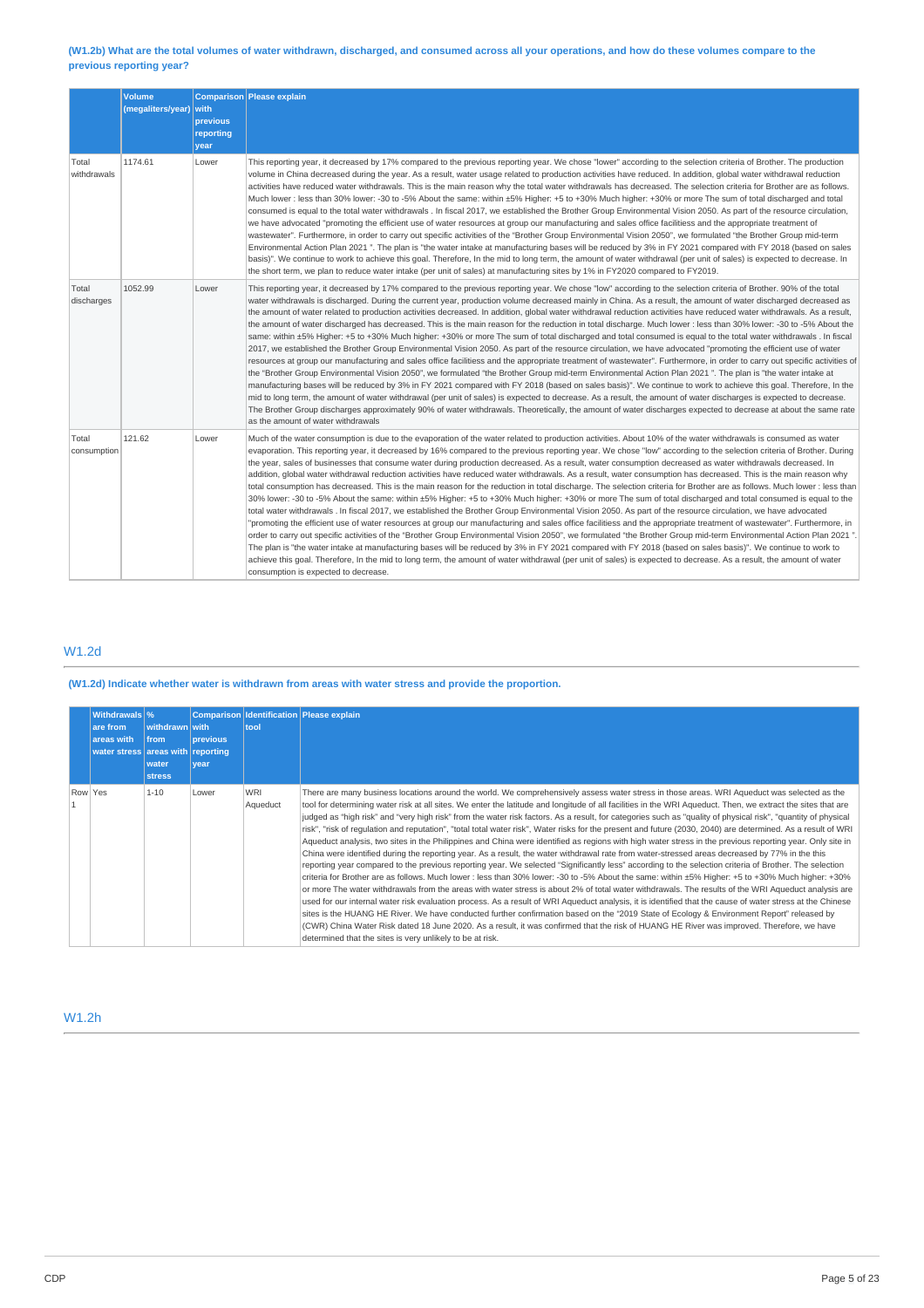|                                                                                              | Relevance Volume       | (megaliters/year)         | with<br>previous<br>reporting<br>vear | Comparison Please explain                                                                                                                                                                                                                                                                                                                                                                                                                                                                                                                                                                                                                                                                                                                                                                                                                                                                                                                                                                                                      |
|----------------------------------------------------------------------------------------------|------------------------|---------------------------|---------------------------------------|--------------------------------------------------------------------------------------------------------------------------------------------------------------------------------------------------------------------------------------------------------------------------------------------------------------------------------------------------------------------------------------------------------------------------------------------------------------------------------------------------------------------------------------------------------------------------------------------------------------------------------------------------------------------------------------------------------------------------------------------------------------------------------------------------------------------------------------------------------------------------------------------------------------------------------------------------------------------------------------------------------------------------------|
| Fresh surface<br>water, including<br>rainwater, water<br>from wetlands,<br>rivers, and lakes | Not<br>relevant        | <not applicable=""></not> | $<$ Not<br>Applicable>                | Water is indispensable in our operations because it is used in product manufacturing processes such as parts washing and equipment cooling,<br>and also as drinking water for employees. However, poor water quality will adversely affect product quality and equipment. Furthermore, the<br>supply from rainwater is unstable, and pumping water directly from wetlands, rivers and lakes causes water rights problems for the entire basin<br>and is an unstable source. As a result, Brother Group facilities do not draw water directly from wetlands, rivers or lakes. There is no plan to use it<br>in the future. On the other hand, regarding rainwater, from the perspective of recycling water, we believe that it is important to make effective use<br>of limited resources. Therefore, the rainwater we store is used for watering trees. For the Brother Group's operations, fresh surface water is not<br>so essential, so we have selected "Not relevant".                                                    |
| <b>Brackish surface</b><br>water/Seawater                                                    | <b>Not</b><br>relevant | <not applicable=""></not> | $<$ Not<br>Applicable>                | Water is indispensable for our operations because it is used in product manufacturing processes such as parts washing and equipment cooling,<br>and is also used as drinking water for employees. However, salty water cannot be used for production processes, equipment, or drinking.<br>Therefore, the Brother Group facilities do not use surface water/seawater of brackish water, so "Not relevant" was selected. There is no plan to<br>use it in the future.                                                                                                                                                                                                                                                                                                                                                                                                                                                                                                                                                           |
| Groundwater-<br>renewable                                                                    | Relevant               | 100.56                    | About the<br>same                     | We need water to make our products. If it is difficult to draw water from a third-party source that provides a stable supply, we use<br>groundwater(renewable). We chose "relevant" because three manufacturing facilities used groundwater(renewable). This corresponds to 9% of<br>the total water withdrawal. In the current reporting year, it was only a slight increase (less than 1%). According to the Brother's selection criteria,<br>we selected "almost the same". In the current fiscal year, the amount of operations in the Philippines increased due to the production strategy. As<br>a result, groundwater (renewable) withdrawals has increased. At the same time, we worked to reduce water withdrawals through global water<br>withdrawal reduction activities. As a result, we were able to keep the increase only slightly (less than 1%). As we are working to reduce water<br>withdrawals globally, it is expected that groundwater (renewable) withdrawals will decrease in the medium to long term. |
| Groundwater-<br>non-renewable                                                                | Not<br>relevant        | <not applicable=""></not> | $<$ Not<br>Applicable>                | We need water to manufacture our products, so we believe that it is important to keep water costs as low as possible while utilizing water that can<br>be stably supplied. Since non-renewable groundwater is an unstable source, it is extremely dangerous to rely on this source from the perspective<br>of business continuity. The Brother Group's facilities use water and groundwater (renewable) taken from third-party sources, which are stable<br>sources of water, in order to continue business. Groundwater (non-renewable) is not used. Therefore, we chose "Not relevant". There is no plan<br>to use it in the future.                                                                                                                                                                                                                                                                                                                                                                                         |
| Produced/Entrained Not<br>water                                                              | relevant               | <not applicable=""></not> | $<$ Not<br>Applicable>                | In order for our company to manufacture products, it is necessary to utilize water that can be stably supplied. It is guaranteed by " water by third-<br>party sources" and "groundwater (renewable)". For this reason, Brother Group facilities do not need to use Produced/Entrained water, so "Not<br>applicable" was selected. There is no plan to use it in the future.                                                                                                                                                                                                                                                                                                                                                                                                                                                                                                                                                                                                                                                   |
| Third party sources Relevant                                                                 |                        | 1074.05                   | Lower                                 | In order for our company to manufacture products, it is necessary to utilize water that can be stably supplied. The water source of the third party is<br>a public water source, which is of good quality and has a stable supply. Therefore, 91% of the total water withdrawal is provided by a third party,<br>and we chose "Related". In the current fiscal year, it decreased by 18%. We chose "low" according to the selection criteria of Brother. In the<br>current reporting year, the production volume in China decreased. As a result, the amount of water withdrawn from third-party water sources has<br>decreased. In addition, global water withdrawal reduction activities have reduced water withdrawals from third-party sources. This is the main<br>reason why water withdrawals from third-party sources have decreased. As we are working to reduce water withdrawals globally, it is expected<br>that water withdrawals from source of the third party will decrease in the medium to long term.        |

# W1.2i

# **(W1.2i) Provide total water discharge data by destination.**

|                                              | Relevance Volume | (megaliters/year)         | with<br><b>previous</b><br>reporting<br>vear | Comparison Please explain                                                                                                                                                                                                                                                                                                                                                                                                                                                                                                                                                                                                                                                                                                                                                                                                                                                                                                                                                                                                                         |
|----------------------------------------------|------------------|---------------------------|----------------------------------------------|---------------------------------------------------------------------------------------------------------------------------------------------------------------------------------------------------------------------------------------------------------------------------------------------------------------------------------------------------------------------------------------------------------------------------------------------------------------------------------------------------------------------------------------------------------------------------------------------------------------------------------------------------------------------------------------------------------------------------------------------------------------------------------------------------------------------------------------------------------------------------------------------------------------------------------------------------------------------------------------------------------------------------------------------------|
| Fresh surface<br>water                       | Relevant         | 247.45                    | Lower                                        | According to environmental standards, 24% of total discharges is treated and then discharged into rivers. Therefore, "Related" was selected. This<br>reporting year, it decreased by 25% compared to the previous reporting year. We chose "low" according to the selection criteria of Brother. This<br>reporting year, the water withdrawals decreased due to the decrease in production in China. As a result, the amount of discharge to "fresh surface<br>water "was reduced. In addition, global water withdrawal reduction activities have reduced water withdrawals. As a result, the amount of discharge to<br>"fresh surface water " was reduced. This is the main reason why the amount of discharge to "fresh surface water " have declined. As we are working<br>to reduce water withdrawals globally, it is expected that water withdrawals will decrease in the future. About 90% of the water withdrawals is<br>discharged, of which 24% is to freshwater surface water. It is expected to decrease as well as water withdrawals. |
| <b>Brackish</b><br>surface<br>water/seawater | Not<br>relevant  | <not applicable=""></not> | $<$ Not<br>Applicable>                       | The facility of the Brother Group does not discharge to brackish surface water/seawater. Therefore, "Not relevant" was selected. There are no plans to<br>discharge water to brackish surface water/seawater in the future.                                                                                                                                                                                                                                                                                                                                                                                                                                                                                                                                                                                                                                                                                                                                                                                                                       |
| Groundwater                                  | Not<br>relevant  | <not applicable=""></not> | $<$ Not<br>Applicable>                       | The facility of the Brother Group does not discharge to groundwater. Therefore, "Not relevant" was selected. There are no plans to discharge water to<br>groundwater in the future.                                                                                                                                                                                                                                                                                                                                                                                                                                                                                                                                                                                                                                                                                                                                                                                                                                                               |
| Third-party<br>destinations                  | Relevant         | 805.53                    | Lower                                        | 75% of total discharges is discharged by sewerage companies through sewers. Therefore, "Related" was selected. This reporting year, it decreased<br>by 13% compared to the previous reporting year. We chose "low" according to the selection criteria of Brother. This reporting year, the water<br>withdrawal decreased due to the decrease in production in China. As a result, the amount of discharged to third parties had reduced. In addition,<br>global water withdrawal reduction activities have reduced water withdrawals. As a result, the amount of discharge to third parties had reduced. As we<br>are working to reduce water intake globally, it is expected that water intake will decrease in the medium to long term. About 90% of the water intake is<br>discharged, of which 75% is discharged to a third party. Theoretically, it is expected to decrease as well as water withdrawal.                                                                                                                                    |

# W1.4

**(W1.4) Do you engage with your value chain on water-related issues?** Yes, our suppliers

# W1.4a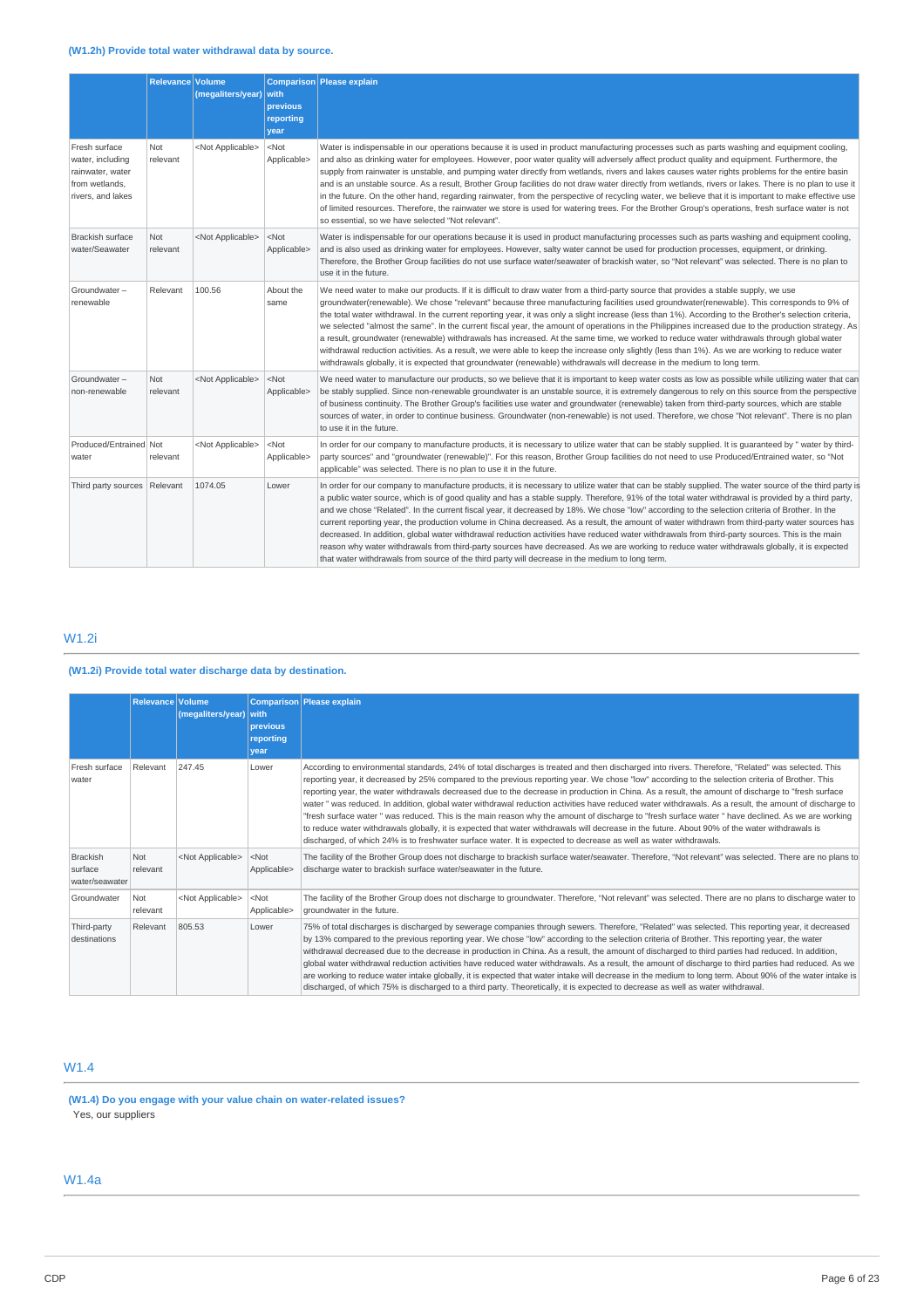(W1.4a) What proportion of suppliers do you request to report on their water use, risks and/or management information and what proportion of your procurement **spend does this represent?**

#### **Row 1**

**% of suppliers by number**

1-25

#### **% of total procurement spend**

51-75

#### **Rationale for this coverage**

Among all suppliers with transactions in the reporting year, we periodically ask CSR questionnaires to Tier 1 suppliers managed by Brother Group's head office department. The questionnaire includes contents to confirm the water intake and the achievement rate of water goals. Suppliers seeking questionnaires are located in 12 countries in Asia including Japan, China,Vietnam and Philippines. For suppliers who are not strong incentives but who responded to the questionnaire, we provide average values calculated from companywide responses so as to make it possible to compare with the other companies about the level of initiatives. We requested responses in the questionnaire and urge further improvement .

#### **Impact of the engagement and measures of success**

The Information obtained from Tier 1 suppliers is used as a basic information to promote CSR activities including supplier environment. CSR questionnaire are basically asked to receive answers in the form that makes five self-evaluations. The best evaluation score is "5" and the lower the point will be worse evaluation. It can be evaluated supplier activity level is higher as the score is higher.

**Comment**

# **W1.4b**

#### **(W1.4b) Provide details of any other water-related supplier engagement activity.**

**Type of engagement**

Other

#### **Details of engagement**

Other, please specify (Set and improve water target values.)

**% of suppliers by number**

1-25

#### **% of total procurement spend** 51-75

#### **Rationale for the coverage of your engagement**

Among all suppliers with transactions in the reporting year, we periodically ask CSR questionnaires to Tier 1 suppliers managed by Brother Group's head office department. The questionnaire include contents to confirm the water intake and the achievement rate of water goals. Suppliers seeking questionnaires are located in 12 countries in Asia including Japan, China,Vietnam and Philippines. For suppliers who are not strong incentives but who responded to the questionnaire, we provide average values calculated from companywide responses so as to make it possible to compare with the other companies about the level of initiatives. We requested responses in the questionnaire and urge further improvement .

#### **Impact of the engagement and measures of success**

The information obtained from suppliers is used as a basic information to promote CSR activities including Tier 1 supplier environment. CSR questionnaire are basically asked to receive answers in the form that makes five self-evaluations. The best evaluation score is "5" and the lower the point will be worse evaluation. It can be evaluated supplier activity level is higher as the score higher.

### **Comment**

Those factors are utilized to set targets of Environmental Action Plan to promote reduction by saving and/or recycling of water.

### W2. Business impacts

### W2.1

**(W2.1) Has your organization experienced any detrimental water-related impacts?** No

### **W<sub>2.2</sub>**

(W2.2) In the reporting year, was your organization subject to any fines, enforcement orders, and/or other penalties for water-related regulatory violations? No

### W3. Procedures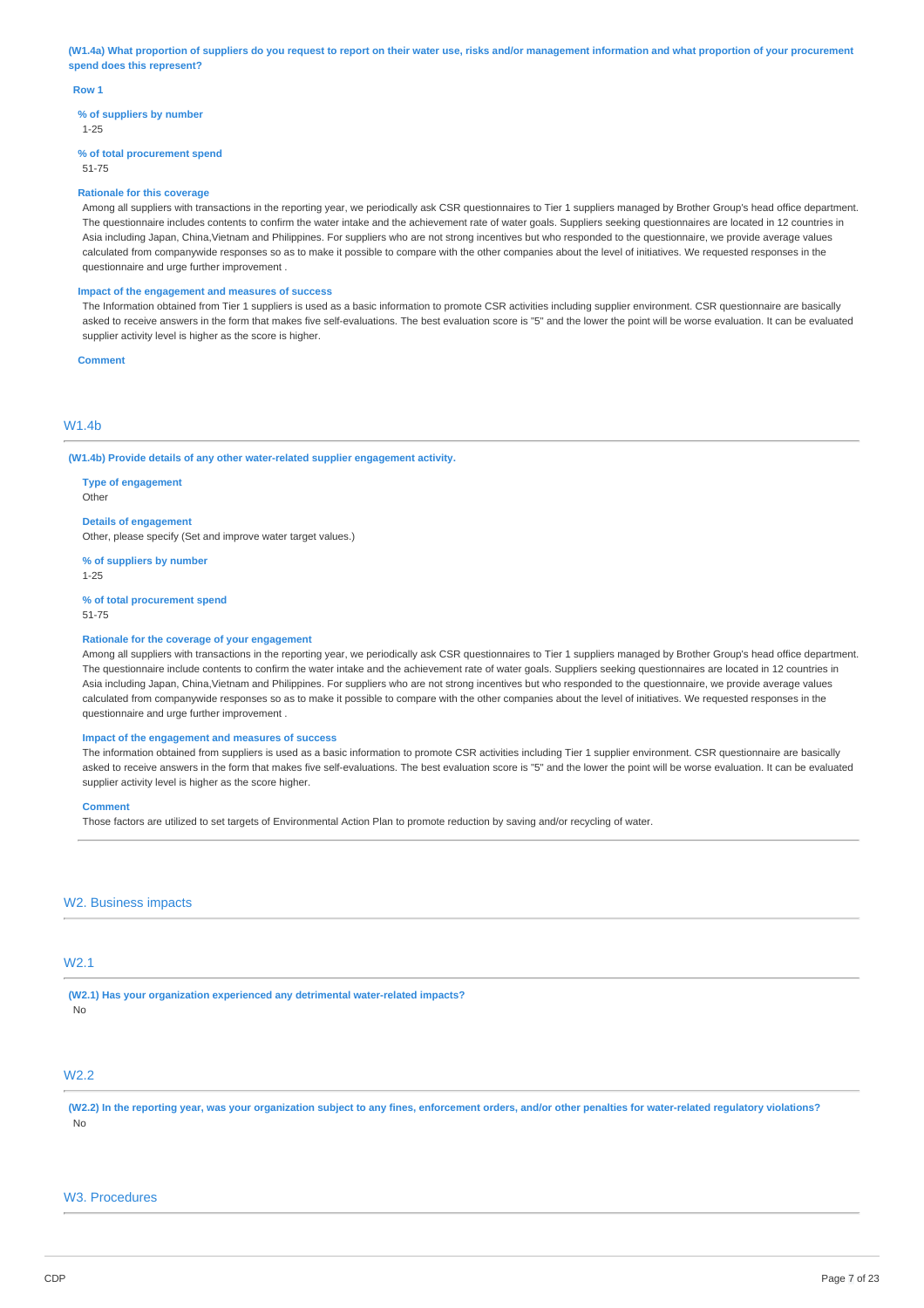## W3.3

**(W3.3) Does your organization undertake a water-related risk assessment?** Yes, water-related risks are assessed

### W3.3a

**(W3.3a) Select the options that best describe your procedures for identifying and assessing water-related risks.**

#### **Direct operations**

**Coverage** Full

#### **Risk assessment procedure**

Water risks are assessed in an environmental risk assessment

**Frequency of assessment**

Annually

**How far into the future are risks considered?** More than 6 years

**Type of tools and methods used**

Tools on the market International methodologies Other

### **Tools and methods used**

WRI Aqueduct WWF Water Risk Filter Environmental Impact Assessment External consultants

#### **Comment**

As the water is essential for our operations and for employees, we need to check and evaluate the water risk, quality and quantity of our facilities and suppliers around the world. We use an update WRI Aqueduct 3.0 version to check overall water risk as "high risk" and "extremely high risk" among the water risk factors. We check the current baseline and future water risk of 2030, 2040 for our facilities and suppliers in the category such as "Physical Risk Quality", "Physical Risk Quantity", "Regulatory and reputational risk" and "Total overall water risk". These data are used for our internal water risk evaluation process. Since last year, WWF Water Risk Filter has been used to evaluate water pollution in facilities rated as "extremely high risk" by Aqueduct. In addition, we use WWF "Global Basin Risk Results" for our internal water risk evaluation process that we identify our business sectors with 5% or more of group consolidated sales. We evaluate all our facilities and suppliers water risks which are rated as "extremely high" using Aqueduct. To respond as necessary to HUANG HE river where our manufacturing sites and suppliers are located and rated as "High risk", we reviewed continuously "2019 State of Ecology & Environment Report" released by (CWR) China Water Risk dated 18 June 2020. We have confirmed that The HUANG HE has improved markedly across the 7 major rivers in the report.

#### **Supply chain**

**Coverage** Full

#### **Risk assessment procedure**

Water risks are assessed in an environmental risk assessment

**Frequency of assessment** Annually

**How far into the future are risks considered?** More than 6 years

**Type of tools and methods used**

Tools on the market International methodologies **Databases** 

### **Tools and methods used**

WRI Aqueduct WWF Water Risk Filter

#### **Comment**

As our suppliers are in over 40 countries around the world, all supplier's current and future water risk are necessary to evaluate efficiently not to affect in our supply chain. For this reason, we evaluated total 2496 suppliers current baseline and future(2030,2040) water risk. We have been using an update WRI Aqueduct tool that can check the latest baseline and future(2030.2040) water risk as "high risk" and "extremely high risk". We check the latest figures from the Aqueduct 3.0 dataset of "Physical Risk Quality", "Physical Risk Quantity", "Regulatory and reputational risk" ,"Total overall water risk" of our facilities and supplier's. We collect and use these data for our internal database process too. For internal process, we identify our business sectors with 5% or more of group consolidated sales and we monitor/evaluate the actual water risk of all suppliers where overall water risks are rated "extremely high risk" using WRI Aqueduct tool 3.0 and determining substantial water risks.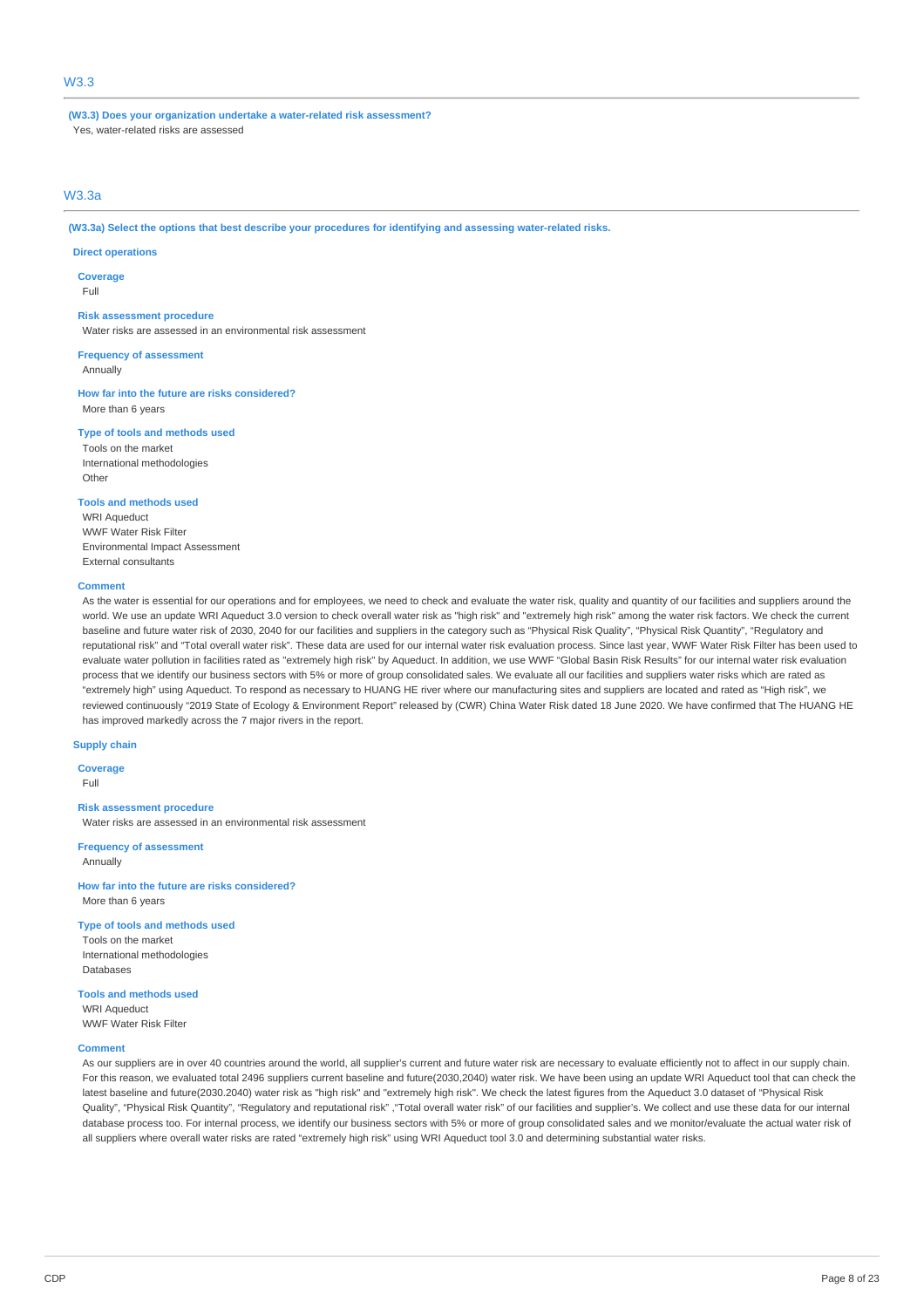### **Other stages of the value chain**

**Coverage** None

**Risk assessment procedure** <Not Applicable>

**Frequency of assessment**

<Not Applicable>

**How far into the future are risks considered?** <Not Applicable>

**Type of tools and methods used** <Not Applicable>

### **Tools and methods used** <Not Applicable>

### **Comment**

At this moment water risks are not assessed of our whole value chain but we believe it is necessary to carry out assessments across the whole value chain.

# W3.3b

### **(W3.3b) Which of the following contextual issues are considered in your organization's water-related risk assessments?**

|                                                                                               | $\boldsymbol{\alpha}$           | Relevance Please explain                                                                                                                                                                                                                                                                                                                                                                                                                                                                                                                                                                                                                                                                                                                                                                                                                                                                                                                                                                                                                                                                                                                                                                                                                                                                                                                                                                                                                                                                                                                                                                                 |
|-----------------------------------------------------------------------------------------------|---------------------------------|----------------------------------------------------------------------------------------------------------------------------------------------------------------------------------------------------------------------------------------------------------------------------------------------------------------------------------------------------------------------------------------------------------------------------------------------------------------------------------------------------------------------------------------------------------------------------------------------------------------------------------------------------------------------------------------------------------------------------------------------------------------------------------------------------------------------------------------------------------------------------------------------------------------------------------------------------------------------------------------------------------------------------------------------------------------------------------------------------------------------------------------------------------------------------------------------------------------------------------------------------------------------------------------------------------------------------------------------------------------------------------------------------------------------------------------------------------------------------------------------------------------------------------------------------------------------------------------------------------|
|                                                                                               | inclusion                       |                                                                                                                                                                                                                                                                                                                                                                                                                                                                                                                                                                                                                                                                                                                                                                                                                                                                                                                                                                                                                                                                                                                                                                                                                                                                                                                                                                                                                                                                                                                                                                                                          |
| Water<br>availability at a<br>basin/catchment<br>level                                        | Relevant,<br>always<br>included | As our company have manufacturing sites, sales companies and suppliers are in more than 40 countries around the world, it is necessary to access the water availability and quality<br>at a basin in each area to secure continuity of our products. Using an update WRI Aqueduct tool 3.0, we check all our facilities and suppliers water risk of baseline and future<br>2030,2040 among the water risk factors. We assess water risk as part of our environmental risk assessment. In the evaluation result we are checking the "Physical Risk Quality",<br>"Physical Risk Quantity" "Regulatory and reputational risk", "Total overall water risk" for the production process and it is necessary to have sufficient quantity and clean water for<br>cooling equipment, molds, parts cleaning and ink manufacturing.                                                                                                                                                                                                                                                                                                                                                                                                                                                                                                                                                                                                                                                                                                                                                                                 |
| Water quality at<br>a<br>basin/catchment   included<br>level                                  | Relevant,<br>always             | As our company have manufacturing sites, sales companies and suppliers in more than 40 countries and regions, it is necessary to access the water availability and quality at a basin<br>in each area to secure continuity of our products. Using the WRI Aqueduct 3.0, we check current baseline and future (2030,2040) water risk of our facilities and suppliers listed in "high<br>risk" and "extremely high". We assess water risk as part of our environmental risk assessment. In the production process it is necessary to have sufficient quantity and clean water for<br>cooling equipment and molds, parts cleaning, ink manufacturing. Since last year, we use WWF Water Risk Filter to evaluate the contamination of water quality of our facilities which are<br>rated as "extremely high risk" by Aqueduct tool. We refer WWF "Global Basin Risk Results" for our internal water risk evaluation process.                                                                                                                                                                                                                                                                                                                                                                                                                                                                                                                                                                                                                                                                                 |
| Stakeholder<br>conflicts<br>concerning<br>water resources<br>at a<br>basin/catchment<br>level | Relevant,<br>always<br>included | The HUANG HE (Yellow River) basin in which we operate the production facility is rated as high risk in the baseline and future 2030, 2040 by the WRI Aqueduct 3.0. Considerations<br>for this, we are in preparation for engaging with local stakeholders about the best management plan for the region. We have reviewed the 2019 State of Ecology & Environment<br>Report released by (CWR) China Water Risk dated 18 June 2020. We have reviewed the 2019 State of Ecology & Environment Report released by (CWR) China Water Risk dated<br>18 June 2020. We have confirmed that the YELLOW RIVER has improved markedly across all categories in the report and it is described that the Yellow River will become the first<br>northern river to meet the Water Ten target of 70% in Grade I-III water. Although we have no conflict with regional stakeholders at present, we constantly monitor "Physical Risk<br>Quality", "Physical Risk Quantity", "Regulatory and reputational risk" and "Total overall water risk" using WRI Aqueduct tool. We check whether there is a possibility of conflict with<br>water related stakeholders and evaluate the risk. Since the factory of Brother group has acquired ISO14001 in principle, we communicate with external stakeholders in accordance<br>with that system, strive to satisfy the requirements with stakeholders, and make efforts to reduce the amount and quality of wastewater to an environment including water. We<br>conduct business activities so as not to confront with problems.                                                  |
| Implications of<br>water on your<br>key<br>commodities/raw<br>materials                       | Relevant,<br>always<br>included | Brother Group conducts life cycle assessment (LCA) of products to be sold. We calculate the amount of water used to manufacture the products for each model and we disclose the<br>information. We will consider countermeasures when water consumption is particularly high, but at this time we do not recognize when water consumption is high enough to be<br>regarded as risk. LCA is used for risk assessment. Water quantity and quality while meeting our current demands do not materially impact the river basins in any location where we<br>operated. In the production process the enough quantity of clean water is necessary for cooling equipment, molds, parts cleaning, ink manufacturing. However, the amount used is not<br>so much. Using WRI Aqueduct, we have forecasted a decrease in the availability of water locally.                                                                                                                                                                                                                                                                                                                                                                                                                                                                                                                                                                                                                                                                                                                                                         |
| Water-related<br>regulatory<br>frameworks                                                     | Relevant,<br>always<br>included | Regulations on water have a serious impact on our business, so we are constantly closely watching the latest regulatory situation. In principle, the business offices of the Brother<br>group have acquired ISO 14001 certification. In accordance with the environmental management system, each business office of the group collects the latest legal regulation<br>information of each region and evaluates the impact on business. Currently, there are no water related laws and regulations that will affect the business.                                                                                                                                                                                                                                                                                                                                                                                                                                                                                                                                                                                                                                                                                                                                                                                                                                                                                                                                                                                                                                                                        |
| Status of<br>ecosystems and<br>habitats                                                       | Relevant.<br>always<br>included | Brother Became the First Company in the Chubu Region to Have CO2 Emissions Reduction Targets Approved by the "Science Based Targets Initiative" as the science-based<br>reduction targets for achieving the Paris Agreement's goal of limiting global warming to well below "2 degrees Celsius." Brother group regulates the Brother Group's biodiversity<br>conservation policy. In March 2018, Brother Industries, Ltd. (BIL)'s contribution to restoration and conservation of forests through seedling planting activities, Brother eco point<br>program, and Click for the Earth, was recognized as one of the 12th cooperative projects endorsed by the Japan Committee for United Nations Decade on Biodiversity (UNDB-J). To<br>encourage cooperation for biodiversity conservation activities in respective sectors, cooperative projects endorsed by UNDB-J are recognized twice a year from among projects, etc.<br>registered under the Nijyu-maru Project. Under the Nijyu-maru Project, citizen groups, companies, local governments, etc. declare contributions to the Aichi Biodiversity Targets (Nijyu-<br>maru declaration) within the scope of their efforts and register their declaration. The project is administered by the Japan Committee for IUCN. Starting with the 12th cooperative<br>projects, the Nijyu-maru Project website is interlinked with the project database of the Environment Strategy Liaison Committee's Biodiversity Working Group of the Four Electrical and<br>Electronic Industry Associations of Japan (in which BIL participates as a member company.) |
| Access to fully-<br>functioning,<br>safely managed<br>WASH services<br>for all employees      | Relevant,<br>always<br>included | Brother group stipulates the group regulations provide employees with clean toilets and water supply facilities to provide them. We always comply with all group of companies.                                                                                                                                                                                                                                                                                                                                                                                                                                                                                                                                                                                                                                                                                                                                                                                                                                                                                                                                                                                                                                                                                                                                                                                                                                                                                                                                                                                                                           |
| Other contextual<br>issues, please<br>specify                                                 | Not<br>considered               |                                                                                                                                                                                                                                                                                                                                                                                                                                                                                                                                                                                                                                                                                                                                                                                                                                                                                                                                                                                                                                                                                                                                                                                                                                                                                                                                                                                                                                                                                                                                                                                                          |

# W3.3c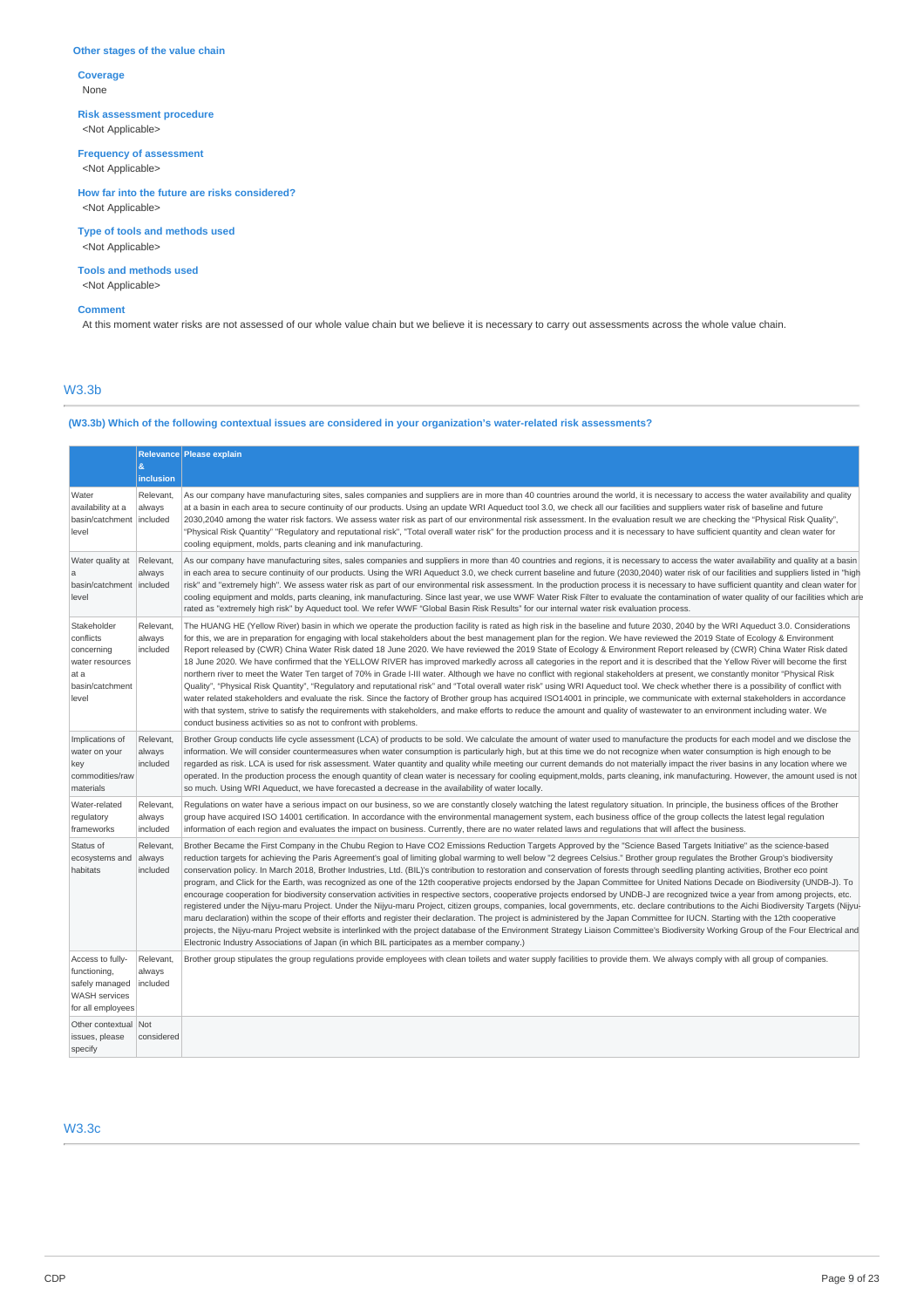#### **(W3.3c) Which of the following stakeholders are considered in your organization's water-related risk assessments?**

|                                                                | &                                                  | Relevance   Please explain                                                                                                                                                                                                                                                                                                                                                                                                                                                                                                                                                                                                                                                                                                                                             |
|----------------------------------------------------------------|----------------------------------------------------|------------------------------------------------------------------------------------------------------------------------------------------------------------------------------------------------------------------------------------------------------------------------------------------------------------------------------------------------------------------------------------------------------------------------------------------------------------------------------------------------------------------------------------------------------------------------------------------------------------------------------------------------------------------------------------------------------------------------------------------------------------------------|
|                                                                | inclusion                                          |                                                                                                                                                                                                                                                                                                                                                                                                                                                                                                                                                                                                                                                                                                                                                                        |
| Customers                                                      | Relevant,<br>always<br>included                    | Acquisition of environmental label is a requirement based on green procurement standards for our valued customers. In Japan, as one of the requirements for acquiring the Eco<br>Mark, which is an environmental label, we may comply with environmental regulations such as water related water pollution at production plants of products, and pollution prevention<br>agreements with local communities. In order to ensure the trust of customers, the Brother group has been building a production system that adheres properly to compliance.                                                                                                                                                                                                                    |
| Employees                                                      | Relevant,<br>always<br>included                    | We utilize a Brother Group program called Eco point to actively engage employees for the environmental awareness including energy and water savings. We strive to continually<br>improve our water performance through training of employees and raising awareness on a continuous basis.                                                                                                                                                                                                                                                                                                                                                                                                                                                                              |
| Investors                                                      | Relevant.<br>always<br>included                    | We factor the concerns of investors into water risk assessment within our operations. We provide and report our environmental activities and the performance data including water<br>consumption to management. In the requirements of institutional investors who make ESG investments, the disclosure of information on water use situation and water risk<br>assessment is required. The information are published on the Brother Website.                                                                                                                                                                                                                                                                                                                          |
| Local<br>communities                                           | Relevant,<br>always<br>included                    | We have a responsibility toward our manufacturing sites' neighbors. We factor the concerns of local communities into water risk assessment to ensure the protection of water quality<br>and water quantity and to mitigate concerns regarding competition of water resources. A strict standard is followed based on the effluent standard of the law in Japan with the local<br>communities. At the Kariya Plant in Japan, we have agreed on management with Kariya City and waste water standards that are stricter than laws and comply with these standards.                                                                                                                                                                                                       |
| <b>NGOs</b>                                                    | Relevant,<br>always<br>included                    | Brother Group's CSR efforts were evaluated by a NGO as a third-party opinion. Based on the proposal of the NGO, we are currently promoting water conservation activities with the<br>goal of reducing water usage. We understand that the information disclosed at CDP Climate Change and CDP Water Security managed by NGO CDP is utilized by institutional<br>investors who are Brother group stakeholders. For this reason, the Brother group is actively disclosing information on CDP questionnaires.                                                                                                                                                                                                                                                             |
| Other water<br>users at a<br>basin/catchment included<br>level | Relevant,<br>always                                | We factor the concerns of other water users at a local level into water risk assessment to ensure the protection of water quality, water quantity and sufficient volumes of water are<br>available for all users. Since there is no water service provider in our Slovakia manufacturing site, we use groundwater supplied from River Bebrava. In order to share groundwater<br>with neighboring users equally, we use groundwater in compliance with the upper limit of usage.                                                                                                                                                                                                                                                                                        |
| Regulators                                                     | Relevant,<br>always<br>included                    | We factor the concerns of various regulators into water risk assessments to ensure we remain in regulatory compliance. We will continue to engage with regulators to mitigate the risk<br>in all our operating locations. Since the establishment of the Brother group has acquired ISO14001 in principle, it always monitors trends of the latest laws and regulations related to<br>our business in accordance with its environmental management system. We are also monitoring laws and regulations related to water and evaluate the impact on our business.                                                                                                                                                                                                       |
| River basin<br>management<br>authorities                       | Relevant,<br>always<br>included                    | We factor the concerns of River basin management authorities into water risk assessments. We engaged with river basin management authorities for the waste water treatment of our<br>manufacturing site at the Kariya" plant in Japan. We will maintain the relationship with the river basin management authorities for our other manufacturing sites should issues need<br>addressing. At the Kariya Plant in Japan, we have agreed on management with Kariya City and waste water standards that are stricter than laws and comply with these standards.                                                                                                                                                                                                            |
| Statutory<br>special interest<br>groups at a<br>local level    | <b>Not</b><br>relevant,<br>explanation<br>provided | Currently, there are no water related statutory special interest groups at a local level in the area where business offices of Brother group was located, so there is no opportunity to<br>participate and we have no engagement with the statutory special interest groups at a local level.                                                                                                                                                                                                                                                                                                                                                                                                                                                                          |
| Suppliers                                                      | Relevant,<br>always<br>included                    | Suppliers that the Brother group deals with are mainly to clean parts, cooling and raw material, so water risk is very important. For this reason, we are the concerns of suppliers into<br>water risk assessments. Using WRI Aqueduct tool, we annually forecast the current baseline and future water risk of all suppliers.                                                                                                                                                                                                                                                                                                                                                                                                                                         |
| Water utilities at<br>a local level                            | Relevant,<br>always<br>included                    | We have an Environmental Management Target program for the reduction of energy and water consumption. The group's facilities continuously endeavor to ensure efficient use of<br>water resources and proper treatment of wastewater. We have set targets to reduce water consumption 30% per unit of sales by 2018 compare to 2010. As a result, it was reduced<br>30.5% and achieved the targets for 2018. We set Environmental Action Plan 2021 continuously to reduce water intake volume 3% per unit of sales by 2021 compare to 2018 for the<br>Brother Group. We communicate closely with business operators located in areas with high water risk, such as Xian in China, we are evaluating the manifestation of potential water<br>supply and potential risks. |
| Other<br>stakeholder,<br>please specify                        | Relevant,<br>always<br>included                    | We understand that Institutional investors who are stakeholders actively engaged in ESG investment are interested in corporate water related efforts. Brother Group makes every<br>effort to solve social issues and disclose information in good faith. This offers an ideal opportunity not only to reduce risks in business operations but also to become a company that<br>gains public trust and that is chosen by customers and investors. Therefore, we are actively disclosing information through CDP Water Security and our website.                                                                                                                                                                                                                         |

### W3.3d

(W3.3d) Describe your organization's process for identifying, assessing, and responding to water-related risks within your direct operations and other stages of **your value chain.**

We assess water risk as part of our environmental risk assessment. It is conducted to identify the overall risk of Brother group's manufacturing sites, sales companies, head office, and suppliers. We recognize the losing business in the case of flood and water shortage along with other factors of overall water risks. For this reason, we use WRI Aqueduct tool that can assess current baseline and future overall water risk as "high risk" and "extremely high risk" among the dataset of "Physical Risk Quality", "Physical Risk Quantity", "Regulatory and reputational risk", "Total overall water risk". We check the water risk of all facilities and suppliers' location and their current baseline and future water stress (2030,2040). We prepare their address and location detail in our database to contact immediately if there is an emergency to secure continuity of our products. We regularly conduct survey of water consumption of all facilities and suppliers by adding water management items in CSR questionnaire. We set targets for reducing the amount of water intake volume for Brother Group and implementing water conservation activities, recycling of water, etc. It can be managed to reduce water intake. Those factors are utilized to set targets of Environmental Action Plan. We urge all facilities and suppliers to conform Brother Group basic policies and action guidelines of environmental preservation and to work on reducing environmental impacts including water usage, water quality and water saying activity to report results and progresses of activities to management.

### W4. Risks and opportunities

# W4.1

(W4.1) Have you identified any inherent water-related risks with the potential to have a substantive financial or strategic impact on your business? Yes, both in direct operations and the rest of our value chain

### W4.1a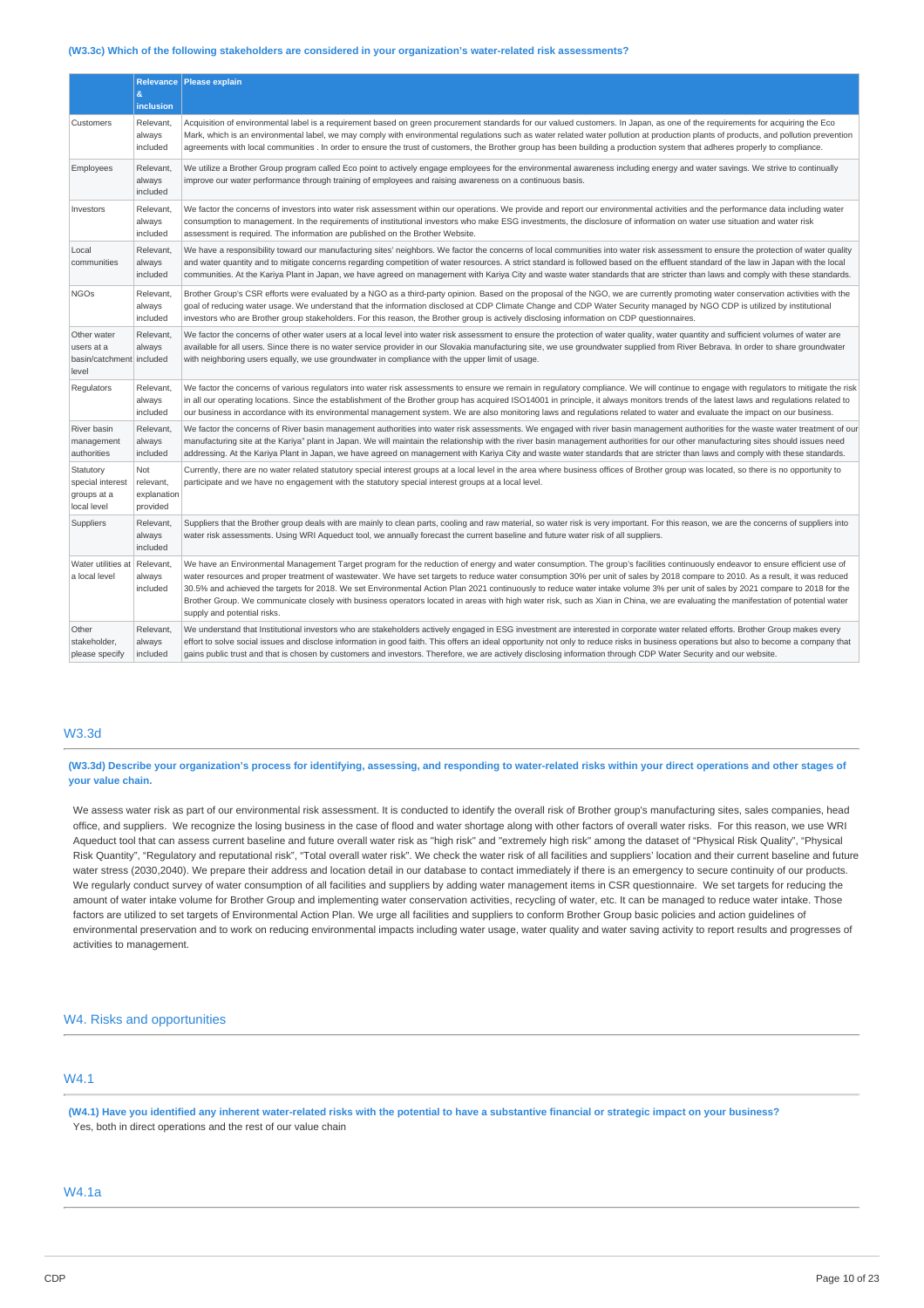#### **(W4.1a) How does your organization define substantive financial or strategic impact on your business?**

We define as substantive financial or strategic impact on our business if the occurrence of obstacles effect on our business sectors with 5% or more of group consolidated sales. The disorder is assumed to be a state in which production capacity cannot be reduced due to natural disasters such as water supply shortages, floods, etc., production cannot be continued, sales capacity is reduced, or sales cannot be sold. In the Brother Industry, facilities or suppliers that may cause substantial changes in business activities are identified annually in the following manner. [Direct operation] (1) Use WRI Aqueduct to identify facilities that the overall water risk is rated "Extremely High" and the facilities of business sectors are identified to 5% or more of consolidated group sales. (2) Investigate the form of the relevant business establishment and the actual occurrence of water risk at the business establishment and comprehensively judge the possibility of occurrence of the failure to the business activities. [Supply chain ] (1) Use WRI Aqueduct to identify tier-1 suppliers overall water risk is rated ""Extremely High"" and the facilities of business sectors are identified to 5% or more of consolidated group sales. (2) Determine the possibility of occurrence of a failure in business activities comprehensively after additional investigation of the business form of the corresponding supplier and the area where the business office of the supplier is located. As an example, through this assessment evaluation towards our growth strategy we assumed a tsunami may occur at some point after an earthquake, so for certain factories in Japan, where the predicted damage was likely, we reduced the operational foot print and transferred product manufacturing to another factory thus ensuring the viability of future production. This applies to both of direct operations and supply chains.

### **M/4.1b**

(W4.1b) What is the total number of facilities exposed to water risks with the potential to have a substantive financial or strategic impact on your business, and **what proportion of your company-wide facilities does this represent?**

|       | Total              | 96                | <b>Comment</b>                                                                                                                                                                                 |
|-------|--------------------|-------------------|------------------------------------------------------------------------------------------------------------------------------------------------------------------------------------------------|
|       | number of company- |                   |                                                                                                                                                                                                |
|       | <b>facilities</b>  | wide              |                                                                                                                                                                                                |
|       | exposed            | <b>facilities</b> |                                                                                                                                                                                                |
|       | to water           | this              |                                                                                                                                                                                                |
|       | <b>Trisk</b>       | represents        |                                                                                                                                                                                                |
| Row 1 |                    | Less than         | We use an update WRI Aqueduct 3.0 version this year to check the water risks of our facilities around the world. Since last year, WWF Water Risk Filter has been used to evaluate              |
|       |                    | 1%                | water pollution in facilities rated as "extremely high risk" by WRI Aqueduct. The facility with water risk is a manufacturing site in China. From the financial or strategic perspective point |
|       |                    |                   | of view, less than 1% of facilities have water-related risks that could have a significant impact. We evaluated this facility's base line overall water risks, future water risks and water    |
|       |                    |                   | pollution using WRI Aqueduct and WWF Water Risk Filter as our in-house water risk assessment process. As a result, we determined that there was a risk, but it did not have a                  |
|       |                    |                   | significant real impact.                                                                                                                                                                       |

### W4.1c

(W4.1c) By river basin, what is the number and proportion of facilities exposed to water risks that could have a substantive financial or strategic impact on your **business, and what is the potential business impact associated with those facilities?**

#### **Country/Area & River basin**

China **Huang He (Yellow River)** 

### **Number of facilities exposed to water risk**

1

**% company-wide facilities this represents** Less than 1%

**Production value for the metals & mining activities associated with these facilities** <Not Applicable>

**% company's annual electricity generation that could be affected by these facilities** <Not Applicable>

**% company's global oil & gas production volume that could be affected by these facilities** <Not Applicable>

### **% company's total global revenue that could be affected**

1-10

### **Comment**

The HUANG HE (Yellow River) basin in which we operate the production facility is rated as high risk in the baseline and future 2030, 2040 by the WRI Aqueduct 3.0. Considerations for this, we are in preparation for engaging with local stakeholders about the best management plan for the region in order to prepare for the measures. We have reviewed the 2019 State of Ecology & Environment Report released by (CWR) China Water Risk dated 18 June 2020. We have confirmed that the YELLOW RIVER has improved markedly across all categories in the report and it is described that the Yellow River will become the first northern river to meet the Water Ten target of 70% in Grade I-III water. We set a goal to reduce water intake volume 3% per unit of sales by 2021 compare to 2018 for Brother Group. In this way, we set targets for reducing water intake at each manufacturing site, monitor water intake monthly, and manage the progress of reduction too.

 $MA<sub>2</sub>$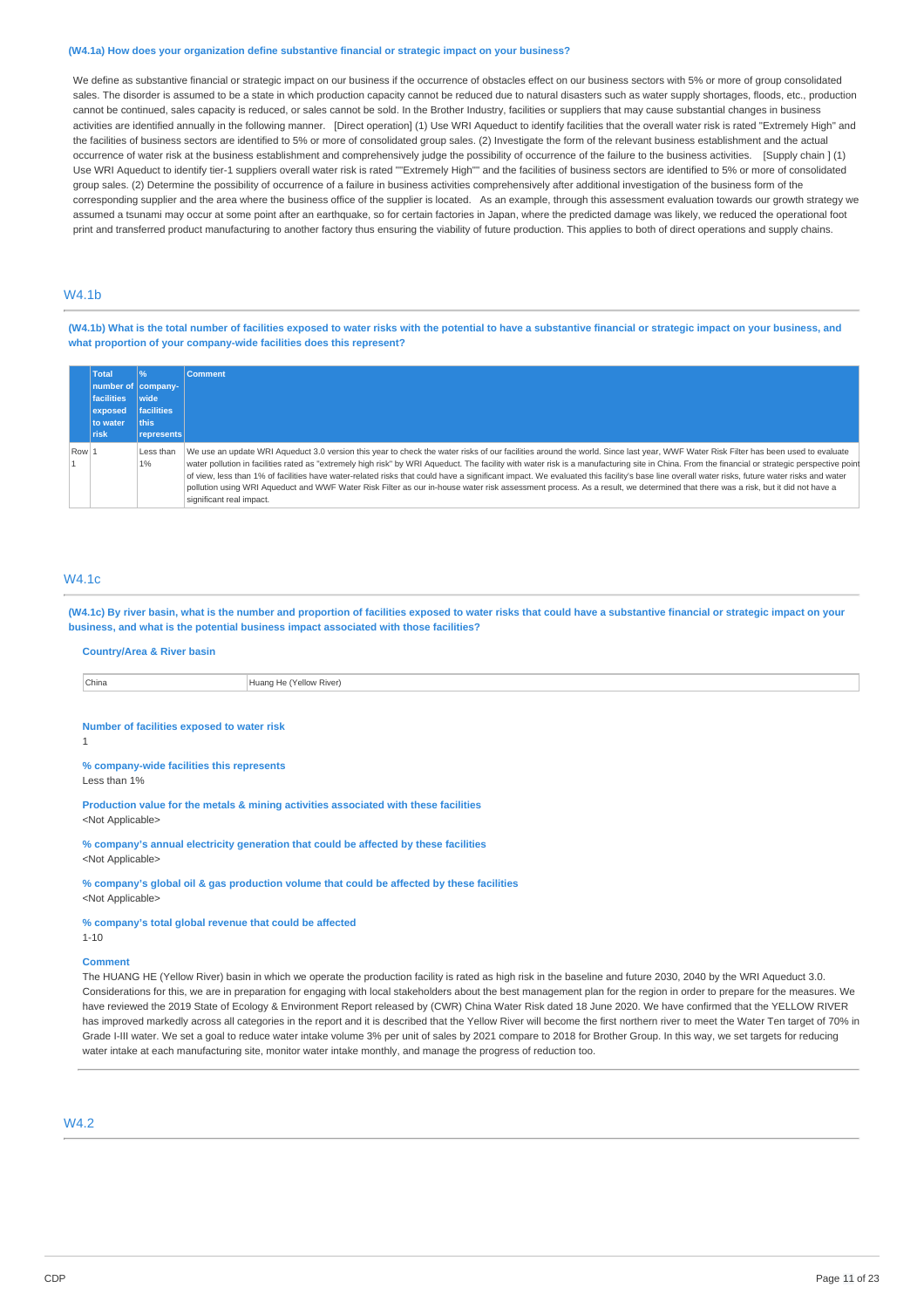(W4.2) Provide details of identified risks in your direct operations with the potential to have a substantive financial or strategic impact on your business, and your **response to those risks.**

### **Country/Area & River basin**

| China | 'Yellow River)<br><b>Huang</b> |
|-------|--------------------------------|

### **Type of risk & Primary risk driver**

| Pol<br>markets | . stakeholder<br><b>Teedback</b><br>stakenoide<br>ne e<br>anve |
|----------------|----------------------------------------------------------------|
|                |                                                                |

### **Primary potential impact**

Changing revenue mix and sources

### **Company-specific description**

This facility is a production facility that we manufacture industrial products in China. The sales amount is about 2.34% of total group sales. Water risks in this area may affect our facitliy's direct operation and it production. As a result, financial effects such as profits may occur. We used WRI Aqudect and WWF water risk assessment proces as our in-house water risk assessment process to assess the risk. As a result, we determined that there was a risk, but it did not have a significant real impact.

### **Timeframe**

More than 6 years

#### **Magnitude of potential impact** Medium-low

# **Likelihood**

Very likely

# **Are you able to provide a potential financial impact figure?**

Yes, a single figure estimate

### **Potential financial impact figure (currency)** 15000000000

**Potential financial impact figure - minimum (currency)**

<Not Applicable>

**Potential financial impact figure - maximum (currency)** <Not Applicable>

### **Explanation of financial impact**

The potential financial impact is calculated based on the sales that may have an economic impact. Sales at the affected facility are approximately 15 billion yen. If sales are reduced by 50% due to confusion between control functions and product supply functions, the impact on sales will be approximately 7.5 billion yen. This is about 1.2 % of total group's sales.

#### **Primary response to risk**

Engage with regulators/policymakers

### **Description of response**

We are in close contact with local business operators and confirming local conditions while considering measures. Water risk was assessed using WRI Aqudect and WWF water risk assessment process. The HUANG HE river has been identified as "Very High" water risk. We conducted further confirmation based on the "2019 State of Ecology & Environment Report" published by (CWR) China Water Risk on June 18, 2020. We have confirmed that the YELLOW RIVER has improved markedly across all categories in the report and it is described that the Yellow River will become the first northern river to meet the Water Ten target of 70% in Grade I-III water. Therefore, we have made the final decision that there is a risk, but it does not have a significant real impact.

### **Cost of response**

0

### **Explanation of cost of response**

We are in close contact with local business operators and confirming local conditions while considering measures. Water risk was assessed using WRI Aqudect and WWF water risk assessment process. The HUANG HE river has been identified as "Very High" water risk. We conducted further confirmation based on the "2019 State of Ecology & Environment Report" published by (CWR) China Water Risk on June 18, 2020. We have confirmed that the YELLOW RIVER has improved markedly across all categories in the report and it is described that the Yellow River will become the first northern river to meet the Water Ten target of 70% in Grade I-III water. Therefore, we have made the final decision that there is a risk, but it does not have a significant real impact. According to this, the cost of response is described as zero "0".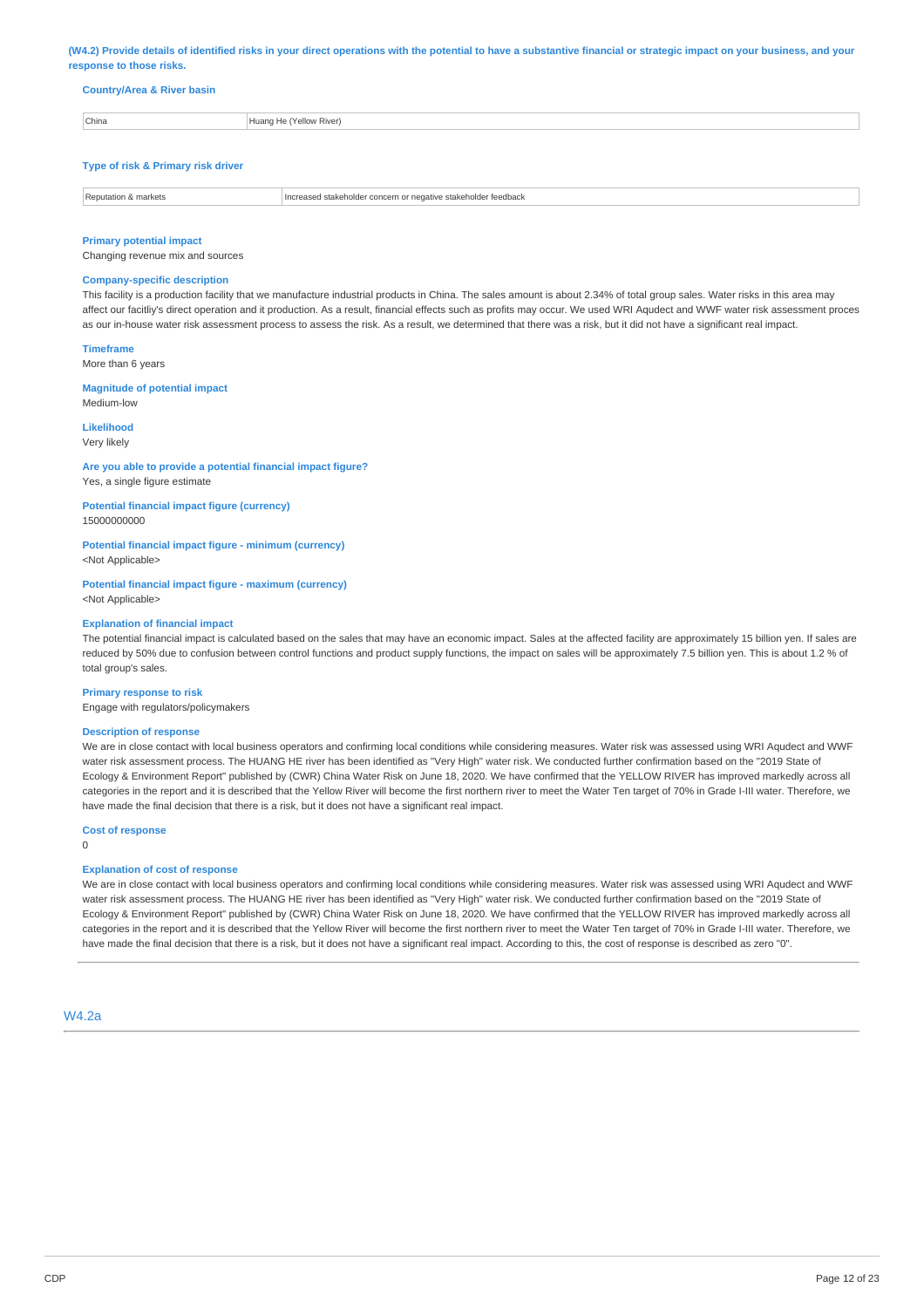#### (W4.2a) Provide details of risks identified within your value chain (beyond direct operations) with the potential to have a substantive financial or strategic impact **on your business, and your response to those risks.**

### **Country/Area & River basin**

| China | $-1$<br>Yellow River<br>Huang |
|-------|-------------------------------|

# **Stage of value chain**

Supply chain

### **Type of risk & Primary risk driver**

Reputation & markets Increased stakeholder concern or negative stakeholder feedback

#### **Primary potential impact**

Changing revenue mix and sources

### **Company-specific description**

We manufacture industrial products in this region. The transaction amount of supply chain in this facility is about 0.9% of total group's sales. Water risks in the region may affect the procurement, supply chain and its sales. As a result, financial impact such as profits may occur.

#### **Timeframe**

More than 6 years

#### **Magnitude of potential impact** Medium-low

### **Likelihood**

Very unlikely

#### **Are you able to provide a potential financial impact figure?** Yes, a single figure estimate

**Potential financial impact figure (currency)**

50000000

# **Potential financial impact figure - minimum (currency)**

<Not Applicable>

### **Potential financial impact figure - maximum (currency)** <Not Applicable>

#### **Explanation of financial impact**

The potential financial impact is calculated based on the sales that may have an economic impact. The transaction amount of the supply chain in this facility is about 50 Million yen. If sales are reduced to 50%, the financial impact on transaction amout of supply chain will be approximately 25 Million yen. This is 0.45 % of total group's sales.

### **Primary response to risk**

| Direct<br>: operations | <b>Business</b><br>Continuity Plan |
|------------------------|------------------------------------|
| .                      |                                    |

#### **Description of response**

We are in close contact with local business operators and confirming local conditions while considering measures. Water risk was assessed using WRI Aqudect and WWF water risk assessment process. The HUANG HE river has been identified as "Very High" water risk. We conducted further confirmation based on the "2019 State of Ecology & Environment Report" published by (CWR) China Water Risk on June 18, 2020. We have confirmed that the YELLOW RIVER has improved markedly across all categories in the report and it is described that the Yellow River will become the first northern river to meet the Water Ten target of 70% in Grade I-III water. Therefore, we have made the final decision that there is a risk, but it does not have a significant real impact.

**Cost of response**

### $\Omega$

#### **Explanation of cost of response**

We are in close contact with local business operators and confirming local conditions while considering measures. Water risk was assessed using WRI Aqudect and WWF water risk assessment process. The HUANG HE river has been identified as "Very High" water risk. We conducted further confirmation based on the "2019 State of Ecology & Environment Report" published by (CWR) China Water Risk on June 18, 2020. We have confirmed that the YELLOW RIVER has improved markedly across all categories in the report and it is described that the Yellow River will become the first northern river to meet the Water Ten target of 70% in Grade I-III water. Therefore, we have made the final decision that there is a risk, but it does not have a significant real impact. According to this, the cost of response is described as zero "0".

# W4.3

(W4.3) Have you identified any water-related opportunities with the potential to have a substantive financial or strategic impact on your business? Yes, we have identified opportunities, and some/all are being realized

### W4.3a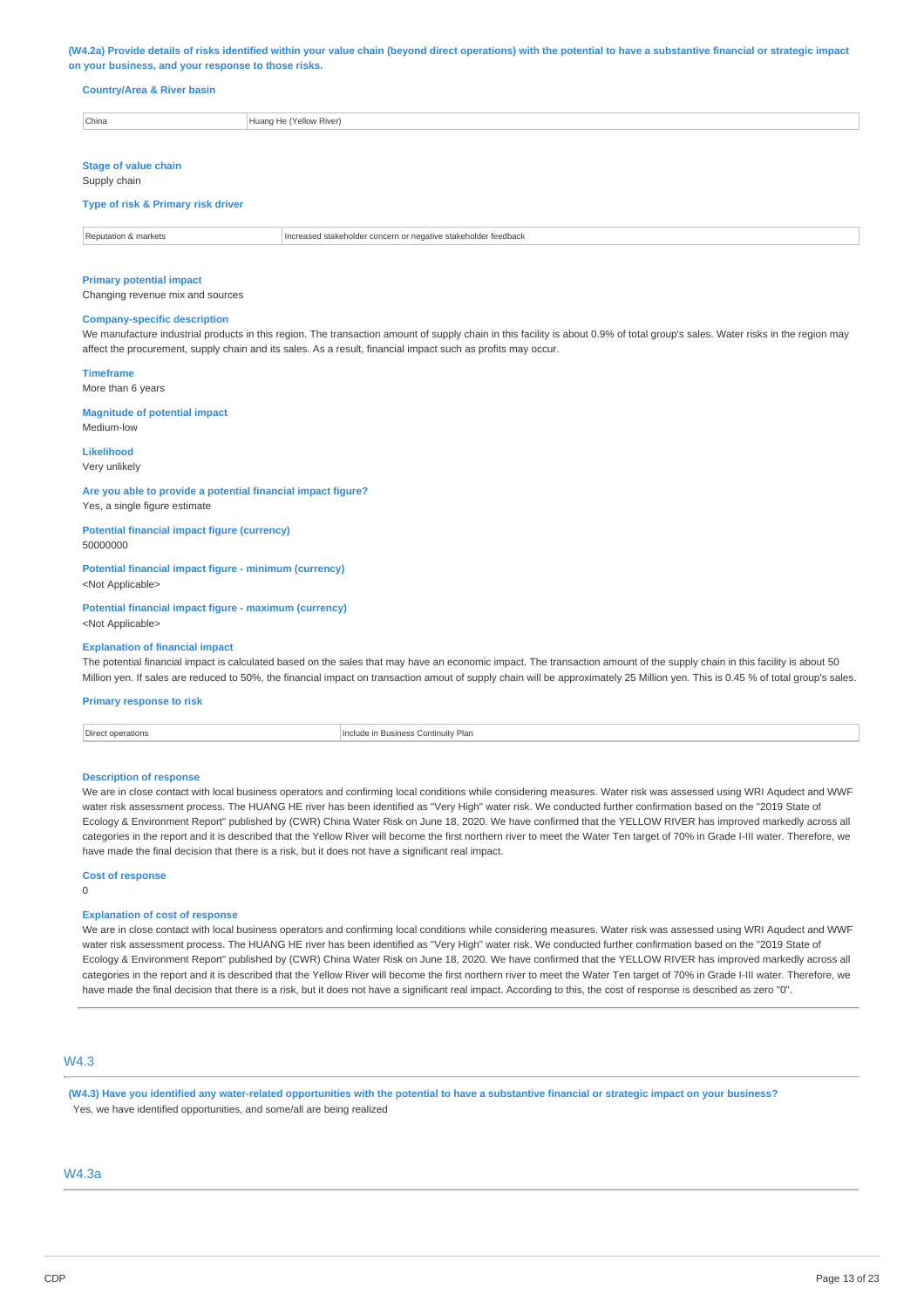**Type of opportunity** Efficiency

**Primary water-related opportunity** Cost savings

### **Company-specific description & strategy to realize opportunity**

The main products manufactured by the Brother Group are home printers. Although it is not a product that uses a large amount of water, water is used for the production of consumables (inks, etc.), parts cleaning and equipment cooling in the printer production process, etc. We believe that water reduction is essential. We established the "Brother Group Environmental Vision 2050" in fiscal 2017, and advocate water risk assessment of business sites and promotion of water conservation and recycling as part of the resource circulation among them. Furthermore, in implementing the specific activities of the Brother Group Environmental Vision 2050, we have formulated the Brother Group Mid-term Environmental Action Plan 2021, which will reduce water intake at production sites by 3% in FY2021 compared to FY2018 (based on sales.)" is our goal. Progress in reducing water consumption has already reached the 2021 target, with a reduction of 16.7% (sales basis) from the 2018 level at production sites.

#### **Estimated timeframe for realization**

1 to 3 years

**Magnitude of potential financial impact** Low

**Are you able to provide a potential financial impact figure?**

Yes, a single figure estimate

**Potential financial impact figure (currency)** 37000000

**Potential financial impact figure – minimum (currency)** <Not Applicable>

### **Potential financial impact figure – maximum (currency)**

<Not Applicable>

### **Explanation of financial impact**

In fiscal 2019, we reviewed our overseas manufacturing sites based on our production strategy, and as a result, we were able to make the amount of water used during production a phenomenon. In addition, the following measures were implemented at manufacturing sites. · Reuse of fire pump test water · Renovation to save water Reuse of RO soft water system water · Reuse of cooling tower maintenance · Reduction of water by improving the gas stove cooling method · Reduction of water by improving the method of washing vegetables · Use of rainwater for watering plants · Early detection of water leaks through patrols By implementing these measures, we achieved 16.7% (unit of sales basis) reduction compared to fiscal year 2018. This will be approximately 37 million Japanese yen in water rate conversion.

**Type of opportunity** Markets

#### **Primary water-related opportunity**

Improved community relations (Volunteer work for cummunity)

#### **Company-specific description & strategy to realize opportunity**

The Brother Group believes that it is an opportunity to increase brand value and to gain the trust of the local community by supporting local social contribution activities. In the Mid-term Environmental Action Plan 2021, we are promoting biodiversity conservation activities in accordance with the goals of Aichi Prefecture agreed at COP 10. In various parts of the world (US, Canada, Peru, China, Japan, Australia, England, Slovakia, Thailand, etc.), we carry out various biodiversity conservation activities such as rainforest conservation and desertification prevention. Among these, in Thailand, we are supporting the regeneration of mangrove forests. Mangrove forests nurture a wide variety of organisms, recognize the importance of solidifying the coast with complex roots and absorbing the impact of the tsunami, and also playing a role as a breakwater, and are implementing restoration support from a long-term perspective. You These activities have been recognized as the 12th collaboration project of the United Nations Commission on Biodiversity 10 years (UNDB-J). ※ UNDB-J is a Japanese committee established to achieve the "Aichi Goal" adopted as a global goal at COP10.

**Estimated timeframe for realization** More than 6 years

# **Magnitude of potential financial impact**

Low

**Are you able to provide a potential financial impact figure?** Yes, a single figure estimate

**Potential financial impact figure (currency)** 26000000

**Potential financial impact figure – minimum (currency)** <Not Applicable>

**Potential financial impact figure – maximum (currency)** <Not Applicable>

### **Explanation of financial impact**

The Brother Group is engaged in various biodiversity conservation activities such as tropical rain forest conservation and desertification prevention all over the world (US, Canada, Peru, China, Japan, Australia, Great Britain, Slovakia, Thailand, etc.). The cost of these activities are approximately 26 million Japanese yen.

# W5. Facility-level water accounting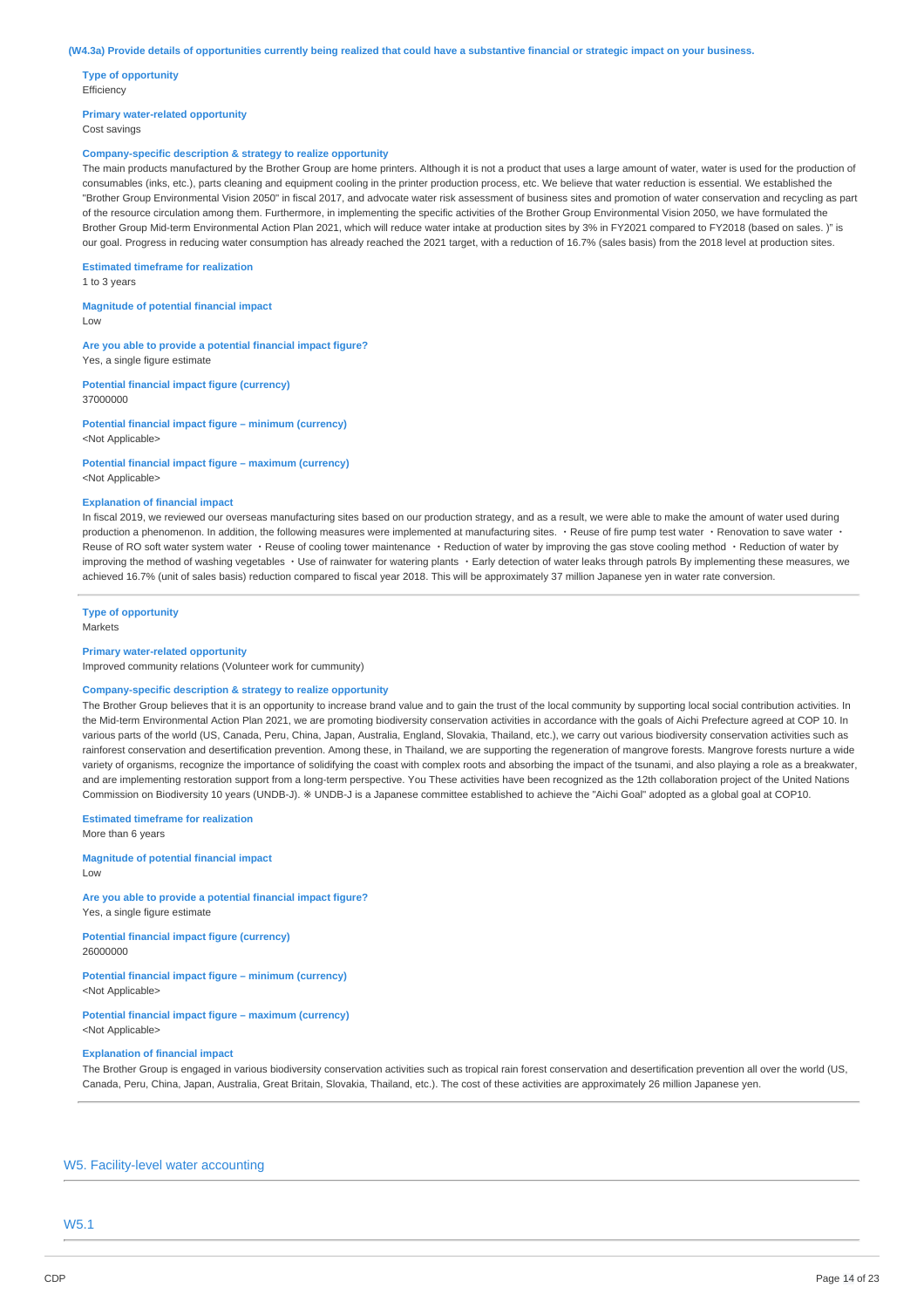(W5.1) For each facility referenced in W4.1c, provide coordinates, water accounting data, and a comparison with the previous reporting year.

**Facility reference number** Facility 1

**Facility name (optional)** Brother Machinery Xian Co., Ltd. (BMX)

# **Country/Area & River basin**

China **Huang He (Yellow River)** 

**Latitude** 34.341574

**Longitude** 108.93977

**Located in area with water stress** Yes

**Primary power generation source for your electricity generation at this facility** <Not Applicable>

**Oil & gas sector business division** <Not Applicable>

**Total water withdrawals at this facility (megaliters/year)**

24.2

**Comparison of total withdrawals with previous reporting year**

# Lower

**Withdrawals from fresh surface water, including rainwater, water from wetlands, rivers and lakes**

0.02

**Withdrawals from brackish surface water/seawater**

# $\Omega$

**Withdrawals from groundwater - renewable**

0

**Withdrawals from groundwater - non-renewable** 0

**Withdrawals from produced/entrained water**  $\Omega$ 

**Withdrawals from third party sources** 24.2

**Total water discharges at this facility (megaliters/year)**

20.3

**Comparison of total discharges with previous reporting year** Lower

**Discharges to fresh surface water**

0

**Discharges to brackish surface water/seawater**  $\Omega$ 

**Discharges to groundwater**  $\Omega$ 

**Discharges to third party destinations**

20.3

**Total water consumption at this facility (megaliters/year)**

3.9

**Comparison of total consumption with previous reporting year** Lower

### **Please explain**

We confirmed that one facility in China is listed by the WRI Aqueduct 3.0 as a "very high" water risk. The water intake ratio is about 2.1% of the total water intake. Even at this office, there is no facility to use a large amount of water, and most of it is domestic water. Therefore, we have determined that there are no water risks that could have a significant impact at this time. However, we are considering continuing efforts to effectively use water (water saving activities, etc.). In order to promote the effective use of rainwater, we have installed a rainwater tank and started using it for greening water at this business site. Compared to last year, the amount of water intake decreased by about 19% due to the effect of reduced production.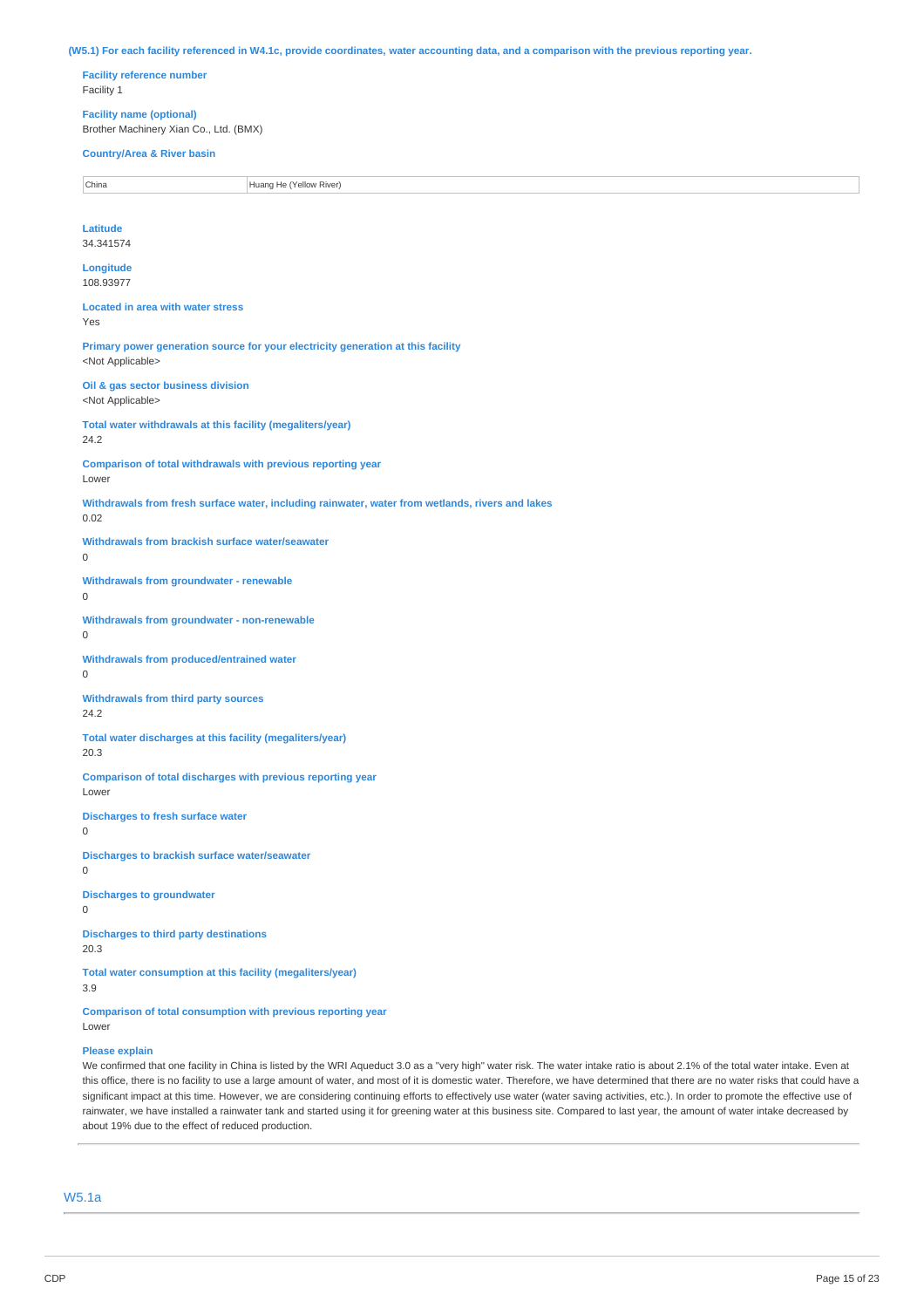### (W5.1a) For the facilities referenced in W5.1, what proportion of water accounting data has been externally verified?

**Water withdrawals – total volumes**

### **% verified**

Not verified

**What standard and methodology was used?** <Not Applicable>

**Water withdrawals – volume by source**

**% verified** Not verified

**What standard and methodology was used?** <Not Applicable>

### **Water withdrawals – quality**

**% verified** Not verified

**What standard and methodology was used?** <Not Applicable>

**Water discharges – total volumes**

**% verified** Not verified

**What standard and methodology was used?** <Not Applicable>

**Water discharges – volume by destination**

**% verified** Not verified

**What standard and methodology was used?** <Not Applicable>

**Water discharges – volume by treatment method**

**% verified** Not verified

**What standard and methodology was used?** <Not Applicable>

**Water discharge quality – quality by standard effluent parameters**

**% verified** Not verified

**What standard and methodology was used?** <Not Applicable>

**Water discharge quality – temperature**

**% verified** Not verified

**What standard and methodology was used?** <Not Applicable>

**Water consumption – total volume**

**% verified** Not verified

**What standard and methodology was used?** <Not Applicable>

**Water recycled/reused**

**% verified** Not verified

**What standard and methodology was used?** <Not Applicable>

# W6. Governance

W6.1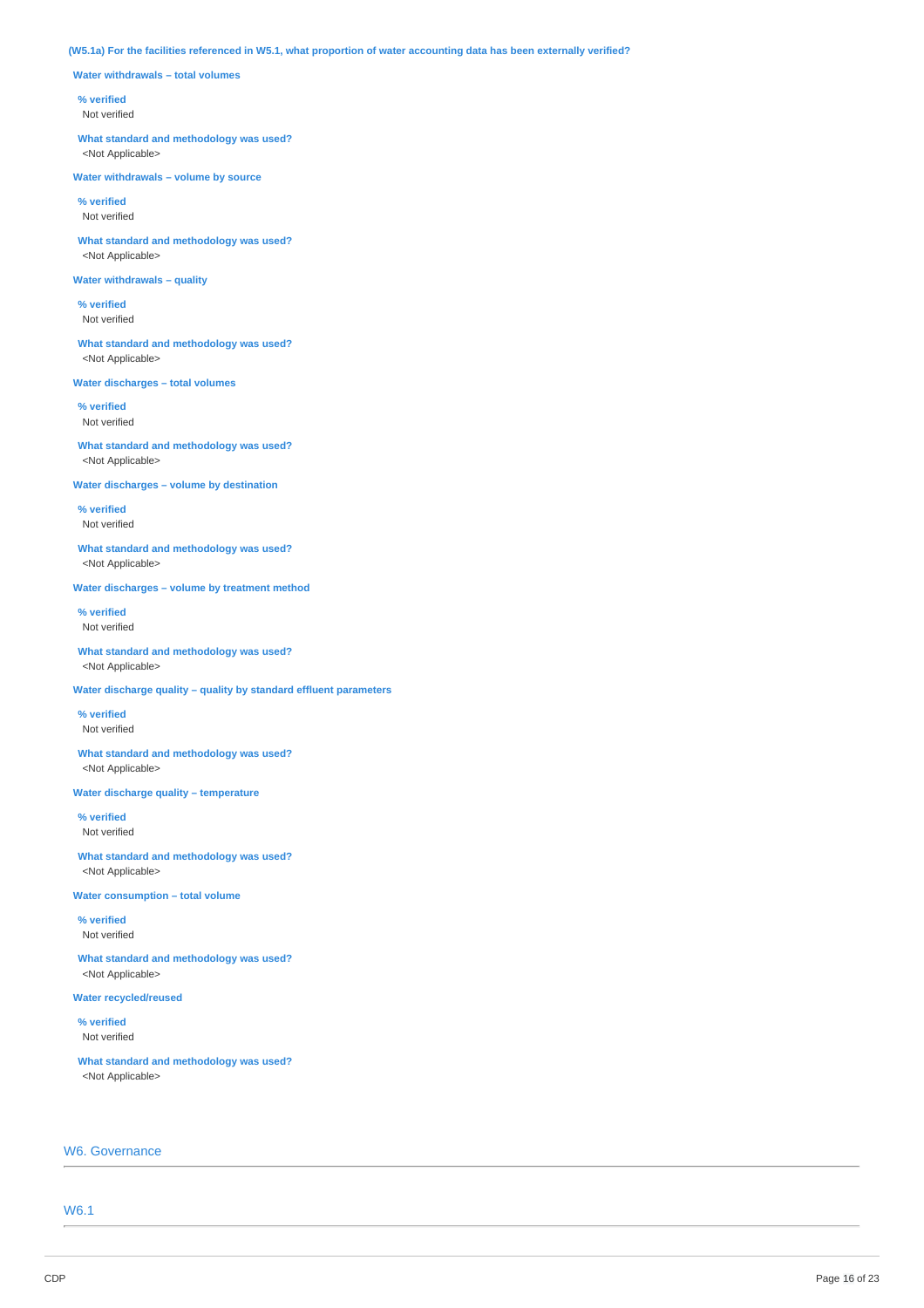Yes, we have a documented water policy that is publicly available

# W6.1a

# **(W6.1a) Select the options that best describe the scope and content of your water policy.**

| <b>Scope</b>             | <b>Content</b> | <b>Please explain</b>                                                                                                                                                                            |
|--------------------------|----------------|--------------------------------------------------------------------------------------------------------------------------------------------------------------------------------------------------|
| Row Company- Description |                | The main products produced by the Brother Group are household printers. Although it is not a product that uses a large amount of water, water is used for the production of                      |
| wide                     | of water-      | consumables (ink, etc.), parts washing and printer cooling in the printer production process, and we believe that water reduction is essential. The Brother group formulated the Brother         |
|                          | related        | Group Environmental Vision 2050 to contribute the solution of environmental issues aiming to be resolved with the SDGs, Paris Agreement and Aichi Goal. This includes efforts to                 |
|                          |                | performance reduce the use of natural resources against the shortage of natural resources including water due to climate change, population increase and goals of pollution prevention by waste. |
|                          | standards      | In the Mid-term Environmental Action Plan 2018 (2016-2018), we set a target to reduce water consumption 30% per unit of sales by 2018 compare to 2010. As a result, it was                       |
|                          | for direct     | reduced 30.5% and we achieved the target. Continuously, we set mid-term Environmental Action Plan 2021 (2019-2021) to reduce water intake volume 3% per unit of sales by 2021                    |
|                          | operations     | compare to 2018 for Brother Group. The mid-term target aims to achieve efficient use of water resources and ensure proper treatment of wastewater. The group's manufacturing                     |
|                          |                | facilities continuously endeavor to ensure efficient use of water resources and proper treatment of wastewater. Also, according to the company regulations, we provide clean toilets             |
|                          |                | and water supply facilities to all employees. Our environmental vision recognizes environmental issues in society such as climate change, resource depletion, environmental pollution,           |
|                          |                | and destruction of the ecosystem as business risks for the Brother Group and clearly states the Brother Group's continuous commitment to solving these issues over the long term.                |

# W6.2

**(W6.2) Is there board level oversight of water-related issues within your organization?** Yes

# W6.2a

(W6.2a) Identify the position(s) (do not include any names) of the individual(s) on the board with responsibility for water-related issues.

| <b>Position of</b><br>individual | <b>Please explain</b>                                                                                                                                                                      |
|----------------------------------|--------------------------------------------------------------------------------------------------------------------------------------------------------------------------------------------|
| Chief Operating                  | Water-related targets are included in Brother's Mid-term Environmental Action Plan 2021. The progress situation is managed by the environmental department supervised by COO. By reporting |
| Officer (COO)                    | to the COO from the environmental department on a monthly basis, COO monitors the progress of water-related goals.                                                                         |

## W6.2b

# **(W6.2b) Provide further details on the board's oversight of water-related issues.**

|              | <b>Frequency</b><br>that water-<br>related<br>issues are<br>a<br>scheduled<br>agenda<br>item | <b>Governance</b><br>mechanisms<br>into which<br>water-related<br>issues are<br>integrated                                                                                                                                                                                                                                                                                                           | <b>Please explain</b>                                                                                                                                                                                                                                                                                                                                                                                                                                                                                                                                                                                                                                                                                                                                                                                                                                                                                                                            |
|--------------|----------------------------------------------------------------------------------------------|------------------------------------------------------------------------------------------------------------------------------------------------------------------------------------------------------------------------------------------------------------------------------------------------------------------------------------------------------------------------------------------------------|--------------------------------------------------------------------------------------------------------------------------------------------------------------------------------------------------------------------------------------------------------------------------------------------------------------------------------------------------------------------------------------------------------------------------------------------------------------------------------------------------------------------------------------------------------------------------------------------------------------------------------------------------------------------------------------------------------------------------------------------------------------------------------------------------------------------------------------------------------------------------------------------------------------------------------------------------|
| $\mathbf{1}$ | Row Scheduled -<br>all meetings                                                              | Monitoring<br>and<br>performance<br>Overseeing<br>major capital<br>expenditures<br>Reviewing and<br>guiding annual<br>budgets<br>Reviewing and<br>guiding major<br>plans of action<br>Reviewing and<br>quiding risk<br>management<br>policies<br>Reviewing and<br>quiding<br>strategy<br>Reviewing and<br>guiding<br>corporate<br>responsibility<br>strategy<br>Setting<br>performance<br>objectives | Brother group prepares the mid-term environmental action plan at intervals of 3 to 5 years. The contents are discussed and approved at the meeting body where the board<br>implementation members participate. The environmental action plan contains water-related targets and policies, and board members are considering plans in consideration of business risk<br>opportunities and CSR viewpoints. Progress to the goals of the Environmental Action Plan is reported to the directors based on performance indicators set in advance by the<br>Environment Committee held once every six months, and the directors evaluate and supervise the contents. In addition, the board of directors discuss and approve annually the<br>department budget of the department responsible for the environment regarding the capital investment and necessary expenses necessary to achieve the target of the mid-term<br>environmental action plan. |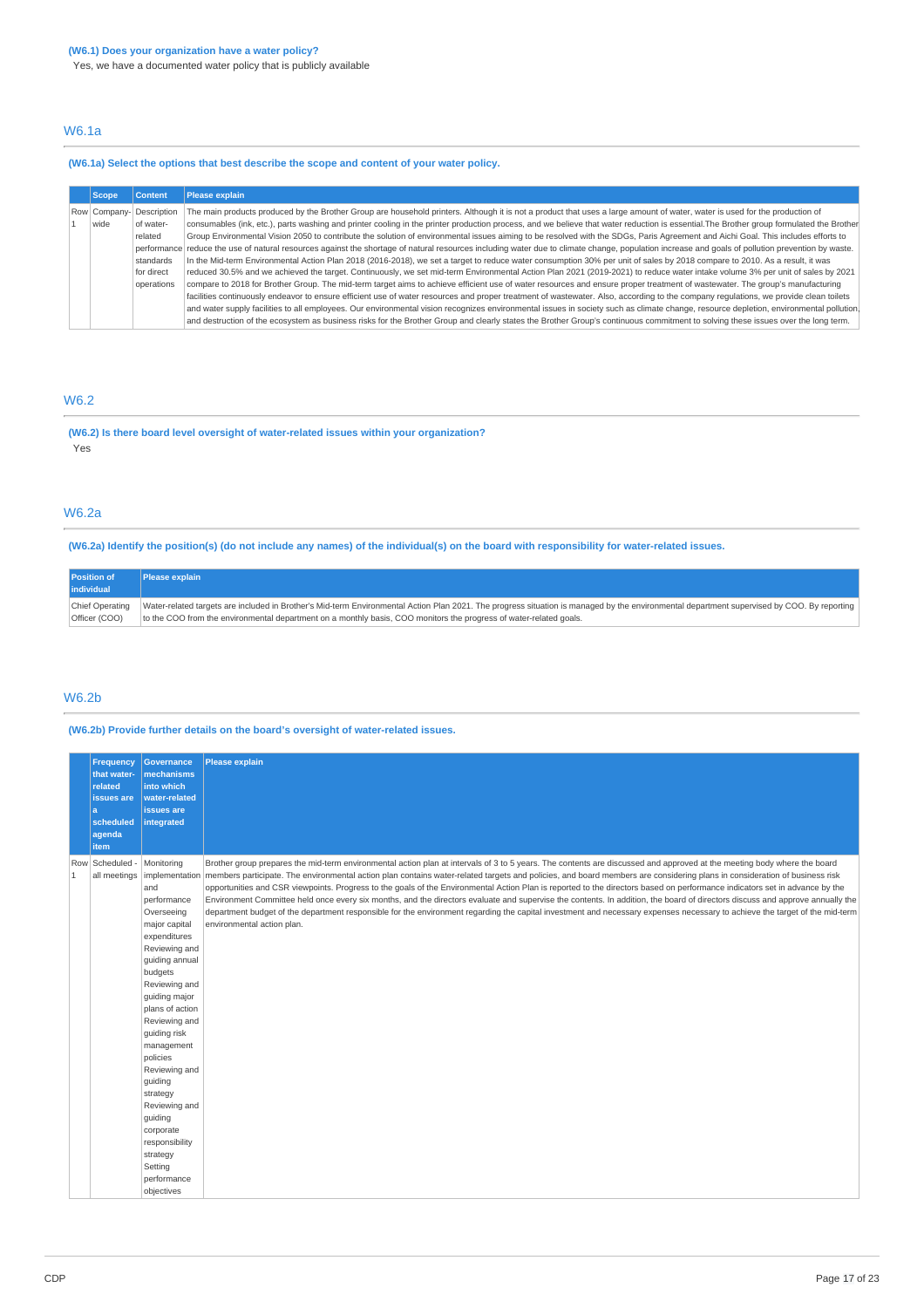(W6.3) Provide the highest management-level position(s) or committee(s) with responsibility for water-related issues (do not include the names of individuals).

**Name of the position(s) and/or committee(s)** Chief Operating Officer (COO)

#### **Responsibility**

Both assessing and managing water-related risks and opportunities

**Frequency of reporting to the board on water-related issues** Half-yearly

### **Please explain**

General Manager of Environment is responsible for supervising Brother Group's environmental affairs. The Brother group head office has acquired ISO 14001, and the General Manager of Environment is also in charge of the Enviromental Management Representative of the environmental management organization. According to the environmental management system, the organization responsible for the environment will consider the risks and opportunities for the environmental aspect including water and report it to the General Manager of Environment. Among them, about major risks and opportunites, General Manager of Environment reports to the Environment Committee, which is held quarterly by board members (including CEO). For the Environment Committee, General Manager of Environment has an obligation to achieve the environmental goals including water listed in the Mid-term Environmental Action Plan, and reports the progress status to the Environment Committee.

# W6.4

(W6.4) Do you provide incentives to C-suite employees or board members for the management of water-related issues?

|       | Provide incentives for management of water-related issues | iomment |
|-------|-----------------------------------------------------------|---------|
| Row 1 | 'Yes                                                      |         |
|       |                                                           |         |

### W6.4a

(W6.4a) What incentives are provided to C-suite employees or board members for the management of water-related issues (do not include the names of **individuals)?**

|                            | <b>Role(s) entitled Performance</b><br>to incentive | lindicator           | Please explain                                                                                                                                                                                                                                                                                  |
|----------------------------|-----------------------------------------------------|----------------------|-------------------------------------------------------------------------------------------------------------------------------------------------------------------------------------------------------------------------------------------------------------------------------------------------|
| Monetary<br>reward         | Chief Operating Reduction of<br>Officer (COO)       | water<br>withdrawals | We set Environmental Action Plan 2021 continuously to reduce water intake volume 3% per unit of sales by 2021 compare to 2018 for the Brother Group. Even<br>though there is no monetary reward, each facilities set KPIs to carry out activities and collaborate to achieve the group's goals. |
| Non-<br>monetary<br>reward | Chief Operating Reduction of<br>Officer (COO)       | water<br>withdrawals | linked to the Brother Group's Environmental 5R Award at the Annual Global Convention, and will be awarded to the winners of the representative facilities by the<br>Brother Group of President.                                                                                                 |

# W6.5

(W6.5) Do you engage in activities that could either directly or indirectly influence public policy on water through any of the following? Yes, trade associations

## W6.5a

(W6.5a) What processes do you have in place to ensure that all of your direct and indirect activities seeking to influence policy are consistent with your water **policy/water commitments?**

Our company is participating in electrical / electronic industry group in Japan. We submit opinions of electric and electronic indstry when public comments on water related policy are recruited. When industry groups organize opinions, we submit our opinion in accordance with our policies and are involed in the consolidation of opinions within industry groups. If opinions aggregated within the industry are significantly different with our policies, we oppose submitting opinions as industry groups.

### W6.6

(W6.6) Did your organization include information about its response to water-related risks in its most recent mainstream financial report? No, but we plan to do so in the next two years

### W7. Business strategy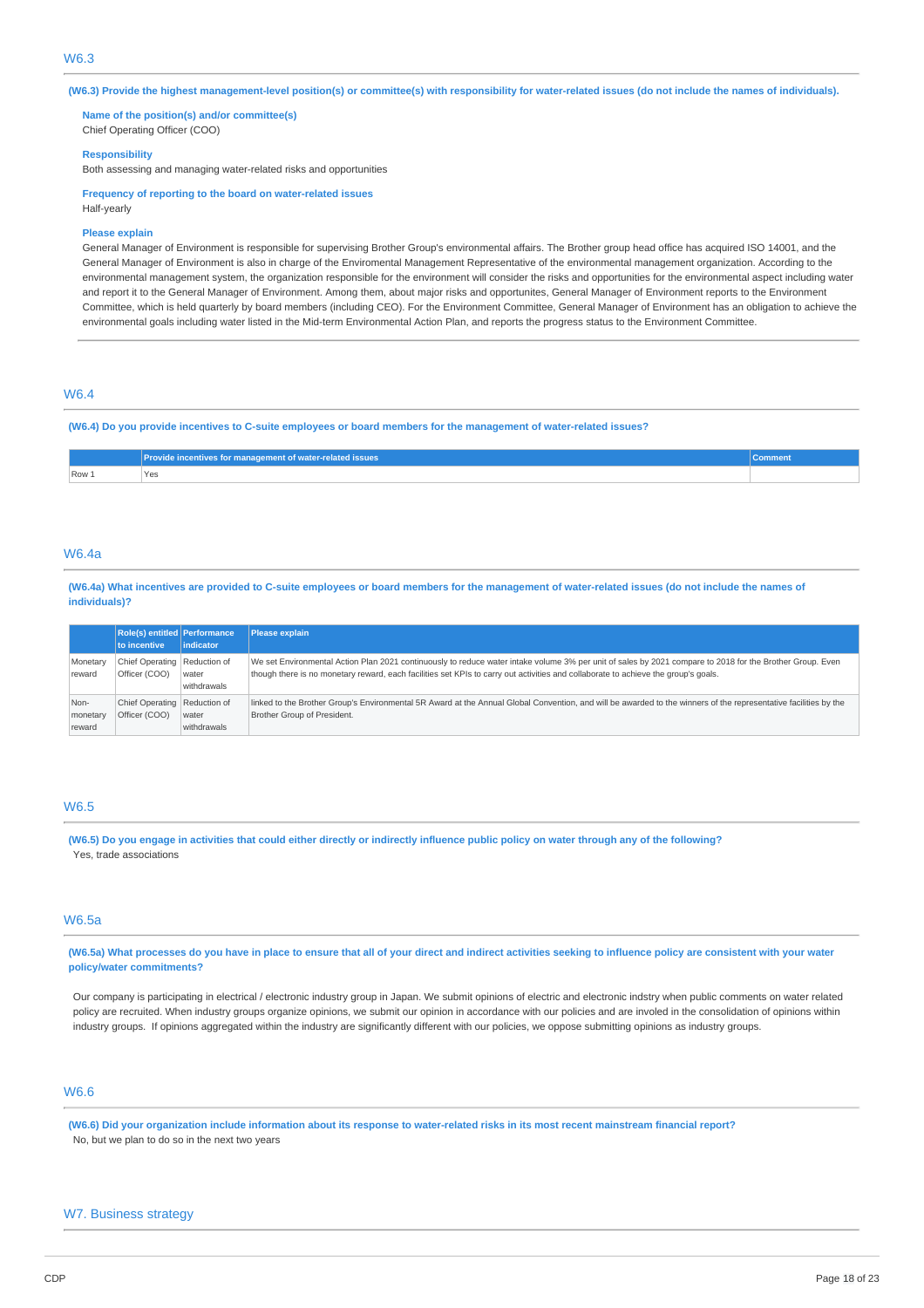# W7.1

### (W7.1) Are water-related issues integrated into any aspects of your long-term strategic business plan, and if so how?

|                               | Are water-<br>related<br><b>issues</b><br>integrated? horizon          | Lona-<br>term<br>time<br>(years) | <b>Please explain</b>                                                                                                                                                                                                                                                                                                                                                                                                                                                                                                                                                                                                                                                                                                                                                                                                                                                                                                                                                                                                                                                                                                                                                                                                                                                                                                                                                                                                                            |
|-------------------------------|------------------------------------------------------------------------|----------------------------------|--------------------------------------------------------------------------------------------------------------------------------------------------------------------------------------------------------------------------------------------------------------------------------------------------------------------------------------------------------------------------------------------------------------------------------------------------------------------------------------------------------------------------------------------------------------------------------------------------------------------------------------------------------------------------------------------------------------------------------------------------------------------------------------------------------------------------------------------------------------------------------------------------------------------------------------------------------------------------------------------------------------------------------------------------------------------------------------------------------------------------------------------------------------------------------------------------------------------------------------------------------------------------------------------------------------------------------------------------------------------------------------------------------------------------------------------------|
| Long-<br>term<br>business     | Yes, water-<br>related<br>issues are<br>objectives   integrated        | > 30                             | The Brother Group has established the Mid and Long-term "Brother Group Environmental Vision 2050" up to 2050. The three pillars of CO2 emissions reduction, resource<br>recycling, and biodiversity conservation are the pillars, and "promoting water risk assessment of business sites and water saving and recycling use" will be implemented as an<br>immediate action in resource recycling. Furthermore, in the "Brother Group Mid-Term Environmental Action Plan 2021" established in fiscal 2018, we are working on water<br>reduction with numerical targets "Reduce water intake at manufacturing sites by 3% in fiscal 2021 compared to fiscal 2018 (based on sales)".                                                                                                                                                                                                                                                                                                                                                                                                                                                                                                                                                                                                                                                                                                                                                                |
| Strategy<br>for<br>objectives | Yes, water-<br>related<br>achieving issues are<br>long-term integrated | $11 - 15$                        | In FY 2017, Brother group formulated Environmental Vision 2050. This vision also includes the vision and goals for water-related issues. In this Environmental Vision, the Brother<br>Group outlines its plan to address the escalation of environmental problems, including climate change, depletion of resources, pollution caused by waste, and disruption of<br>ecosystem (loss of biodiversity), on a long-term basis and in a continuous way, perceiving these problems as serious social challenges as well as our business risks. We have<br>also developed the mid-term targets toward FY2030 as a milestone to fulfill the vision. The following are the priority items consisting of the Environmental Vision: 1. Reduction of<br>CO2 emissions 2. Resource Circulation 3. Biodiversity Conservation Water-related issues are mainly incorporated into the vision and goals of resource circulation as below. Vision:<br>Resource Circulation - Maximize resource circulation to use natural resources in a sustainable way and minimize environmental impact caused by waste. Mid-term targets by<br>FY2030: Resource Circulation - Develop a system to circulate resources in the whole value chain, and reduce the amount of new natural resources used for main products. -<br>Make continuous efforts to use water resources efficiently and treat discharged wastewater appropriately at the Group's manufacturing facilities. |
| Financial<br>planning         | Yes, water-<br>related<br>issues are<br>integrated                     | $11 - 15$                        | The Brother Group has established the Mid and long-term "Brother Group Environmental Vision 2050" up to 2050. The three pillars of CO2 emissions reduction, resource<br>recycling, and biodiversity conservation are the pillars, and "promoting water risk assessment of business sites and water saving and recycling use" will be implemented as an<br>immediate action in resource recycling. To go. Furthermore, in the "Brother Group Mid-Term Environmental Action Plan 2021" established in fiscal 2018, we are working on water<br>reduction with numerical targets "Reduce water intake at manufacturing sites by 3% in fiscal 2021 compared to fiscal 2018 (based on sales)".                                                                                                                                                                                                                                                                                                                                                                                                                                                                                                                                                                                                                                                                                                                                                         |

### W7.2

(W7.2) What is the trend in your organization's water-related capital expenditure (CAPEX) and operating expenditure (OPEX) for the reporting year, and the **anticipated trend for the next reporting year?**

#### **Row 1**

**Water-related CAPEX (+/- % change)**

-10

**Anticipated forward trend for CAPEX (+/- % change)**

-80

**Water-related OPEX (+/- % change)** -12

**Anticipated forward trend for OPEX (+/- % change)**

 $\Omega$ 

### **Please explain**

The volatility of CAPEX and OPEX are based on actual values. From the perspective of reducing water consumption, CAPEX increased significantly compared to FY2017 due to the replacement of water-cooled chillers with air-cooled chillers in FY2018. In fiscal 2019, we made a capital investment to use groundwater, so we needed to invest about -10% of the capital investment in fiscal 2018. OPEX for 2020 is estimated to be the same as for 2019.

# W7.3

**(W7.3) Does your organization use climate-related scenario analysis to inform its business strategy?**

|       | of climate-related scenario analysis \ | <b>COMMITMENT</b> |
|-------|----------------------------------------|-------------------|
| Row 1 | Yes                                    |                   |

### W7.3a

**(W7.3a) Has your organization identified any water-related outcomes from your climate-related scenario analysis?** Yes

## W7.3b

(W7.3b) What water-related outcomes were identified from the use of climate-related scenario analysis, and what was your organization's response?

|  |                        | Climate-related Description of possible water-related outcomes | Company response to possible water-related outcomes                                                                                                                                     |  |
|--|------------------------|----------------------------------------------------------------|-----------------------------------------------------------------------------------------------------------------------------------------------------------------------------------------|--|
|  | scenarios and          |                                                                |                                                                                                                                                                                         |  |
|  | $ $ models applied $ $ |                                                                |                                                                                                                                                                                         |  |
|  | Row Other, please      | Analysis of Aqueduct's water risk based on RCP 8.5 has         | We are considering continuation of efforts to utilize water efficiently (such as water saving activities) at business                                                                   |  |
|  | specify (SSP2          |                                                                | resulted in very high water stress due to lack of water resources establishments located in regions with high water stress. In order to promote the effective use of rainwater, we have |  |
|  | <b>RCP8.5</b> )        | due to climate change in some establishments.                  | installed a rainwater tank at this business site and have started using it for greening water.                                                                                          |  |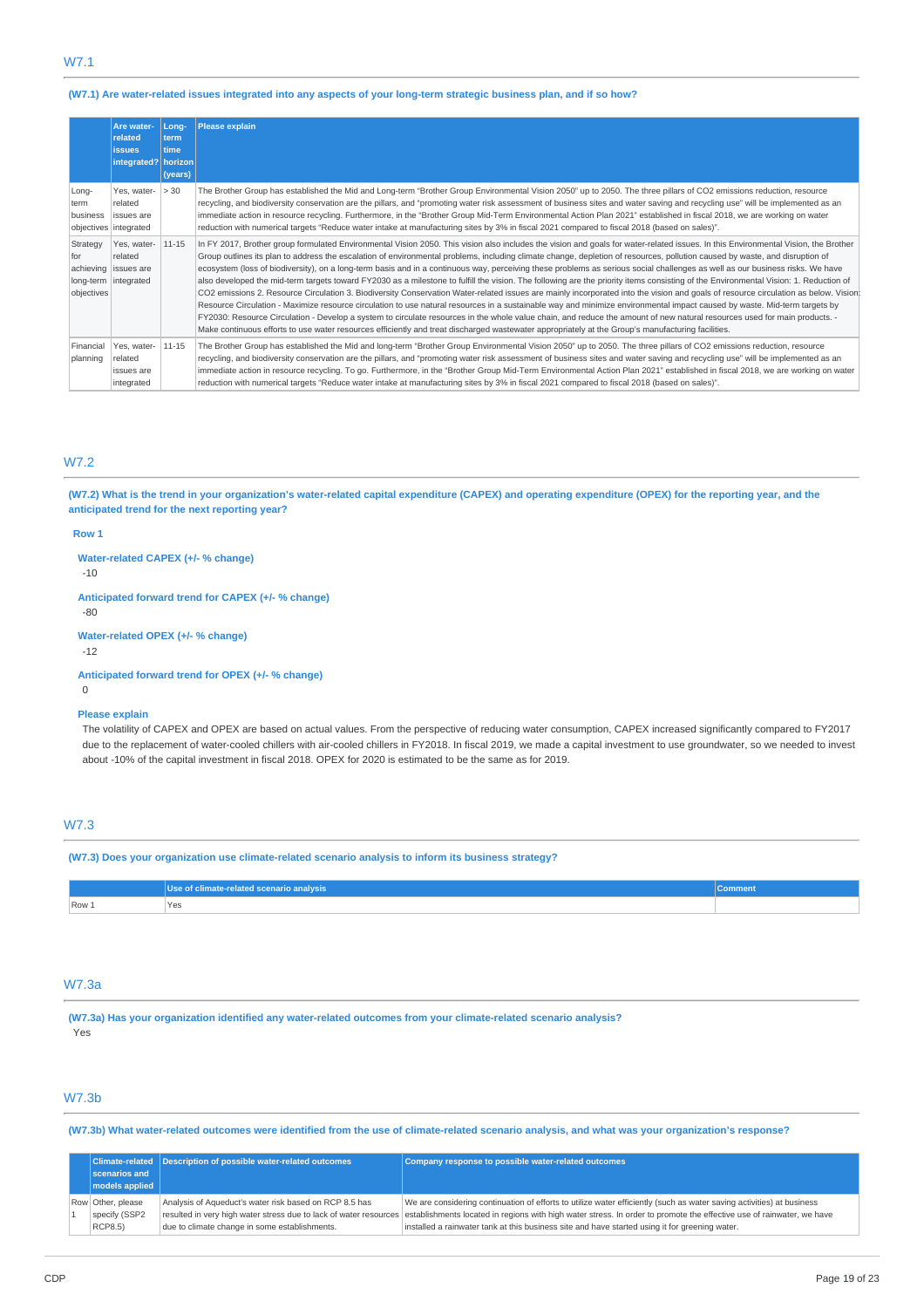# W7.4

### **(W7.4) Does your company use an internal price on water?**

# **Row 1**

# **Does your company use an internal price on water?**

No, and we do not anticipate doing so within the next two years

### **Please explain**

The main products produced by the Brother Group are household printers. Although it is not a product that uses a large amount of water, water is used for the production of consumables (ink, etc.), parts washing and printer cooling in the printer production process, and we believe water reduction is essential. However, at this time, we think that water pricing is a low priority, and we do not plan to implement it within two years.

# W8. Targets

# W8.1

**(W8.1) Describe your approach to setting and monitoring water-related targets and/or goals.**

|                   |                  | Levels for Monitoring Approach to setting and monitoring targets and/or goals                                                                                                           |
|-------------------|------------------|-----------------------------------------------------------------------------------------------------------------------------------------------------------------------------------------|
| targets<br>and/or | lat<br>corporate |                                                                                                                                                                                         |
| qoals             | level            |                                                                                                                                                                                         |
| Row Company-      |                  | Targets are From a long-term perspective, the "Brother Group Environmental Vision 2050" promotes initiatives for "assessment of water risks at business sites and promotion of water    |
| wide              | monitored        | conservation and recycling" within the "Resource Recycling" vision. In addition, in the Brother Group Mid-Term Environmental Action Plan 2021 newly set in March 2019, we have set      |
| targets           | at the           | a quantitative target of "reducing water intake at manufacturing sites by 3% in FY2021 compared to FY2018 (unit sales)". We are working to reduce water. In this way, we set target     |
| and goals         | corporate        | reduction values for water intake at manufacturing sites, monitor monthly water intake, and manage the progress of water reduction. In addition, in order to comply with compliance, we |
| Activity          | level            | are striving to comply with the standards of each region regarding the quality of wastewater treatment, and we have established and manage monitoring standards according to the        |
| level             | Goals are        | content of wastewater.                                                                                                                                                                  |
| specific          | monitored        |                                                                                                                                                                                         |
| targets           | at the           |                                                                                                                                                                                         |
| and/or            | corporate        |                                                                                                                                                                                         |
| goals             | level            |                                                                                                                                                                                         |
| Site/facility     |                  |                                                                                                                                                                                         |
| specific          |                  |                                                                                                                                                                                         |
| targets           |                  |                                                                                                                                                                                         |
| and/or            |                  |                                                                                                                                                                                         |
| goals             |                  |                                                                                                                                                                                         |

# W8.1a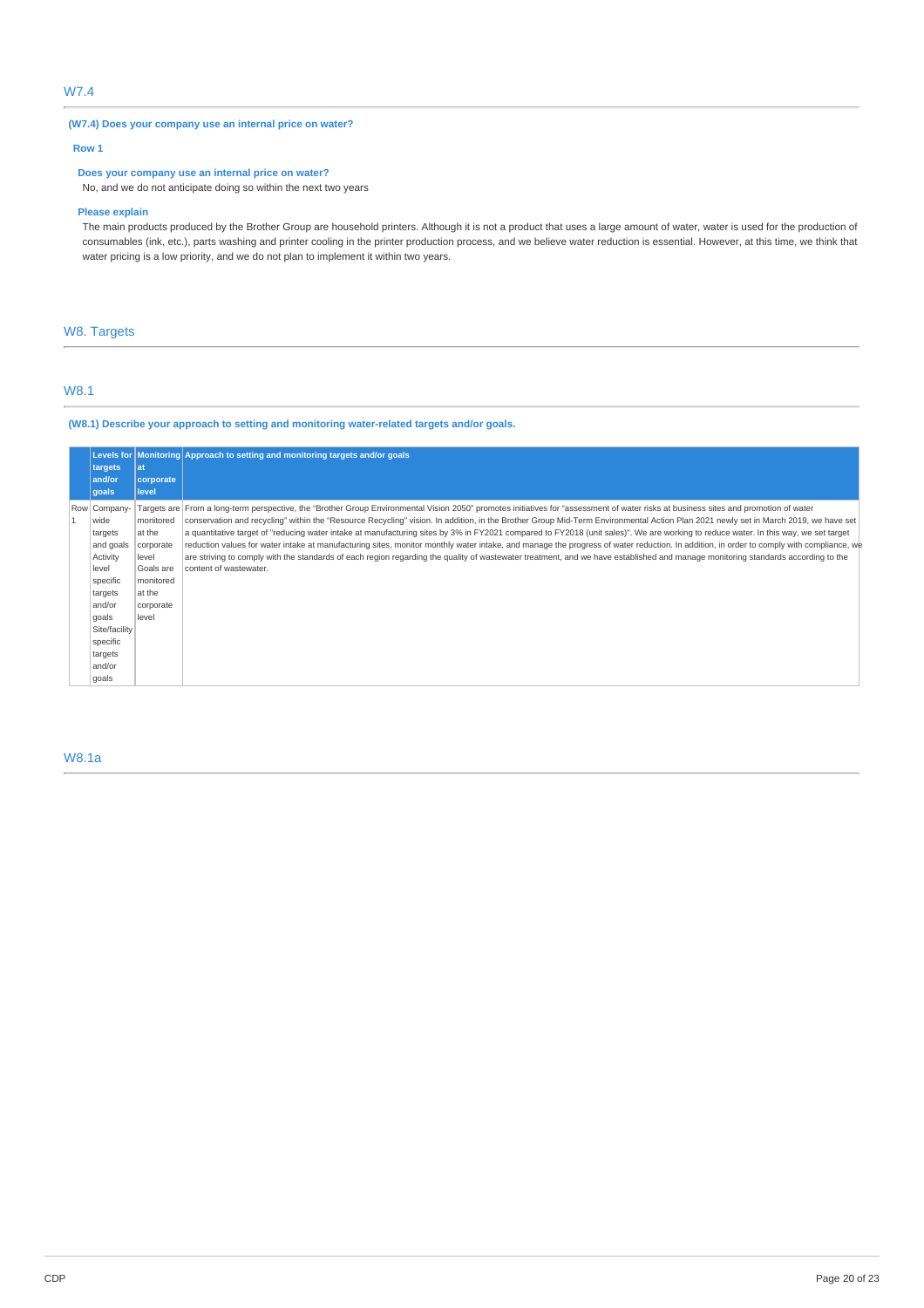#### (W8.1a) Provide details of your water targets that are monitored at the corporate level, and the progress made.

**Target reference number** Target 1

**Category of target** Water withdrawals

**Level** Company-wide

**Primary motivation** Reduced environmental impact

### **Description of target**

In the Brother group Mid-term Environmental Action Plan 2021 (2019-2021), we set a target to reduce water consumption 3% per unit of sales by 2021 compare to 2018.

**Quantitative metric**

% reduction per revenue

**Baseline year** 2018

**Start year** 2019

**Target year**

2021

### **% of target achieved**

### **Please explain**

We reviewed our overseas production sites according to our production strategy, and as a result we were able to reduce the amount of water used during production. We also implemented the following measures at our production sites. · Reuse of fire pump test water · Renovation to save water · Reuse of RO soft water system water · Reuse of cooling tower maintenance · Reduction of water by improving the gas stove cooling method · Reduction of water by improving the method of washing vegetables ・Use of rainwater for watering plants ・Early detection of water leaks through patrols By implementing these measures, we have achieved a reduction of 16.7% (on a sales basis) from fiscal 2018.

## W8.1b

(W8.1b) Provide details of your water goal(s) that are monitored at the corporate level and the progress made.

#### **Goal**

Other, please specify (Safely manage at work and make water, sewage, and satellite (WASH) services available)

**Level**

Company-wide

#### **Motivation**

Reduced environmental impact

### **Description of goal**

Securing safe water resources is one of the important issues in the world's environmental problems. In order to contribute to the resolution of global environmental issues, the Brother Group is committed to the efficient use and appropriate treatment of water resources at group production bases as the responsibility of companies with production bases in many countries and regions. In addition to formulating the "Brother Group Environmental Vision 2050" as a new long-term goal for the Brother Group in fiscal 2017, we have set up the "Mid-term target for fiscal 2030" as a milestone and have started activities.

**Baseline year**

**Start year**

2018

#### 2018

**End year**

2030

### **Progress**

At the Xi'an site, which has a relatively high water risk and does not have abundant water resources, we have implemented various water-saving measures such as adjusting faucets, adjusting the flow rate in toilets, and reusing treated water from wastewater treatment facilities. In addition to this, from FY2018 we installed a rainwater recovery tank on the premises as an initiative for water circulation, and started using it for greening. At production sites where water risk is not high, we are working to reduce water by replacing the water-cooled chiller with an air-cooled chiller in FY2018. In fiscal 2019, we installed a groundwater well to water the grass to reduce water supply measures.

### W9. Verification

### W9.1

(W9.1) Do you verify any other water information reported in your CDP disclosure (not already covered by W5.1a)? No, we are waiting for more mature verification standards and/or processes